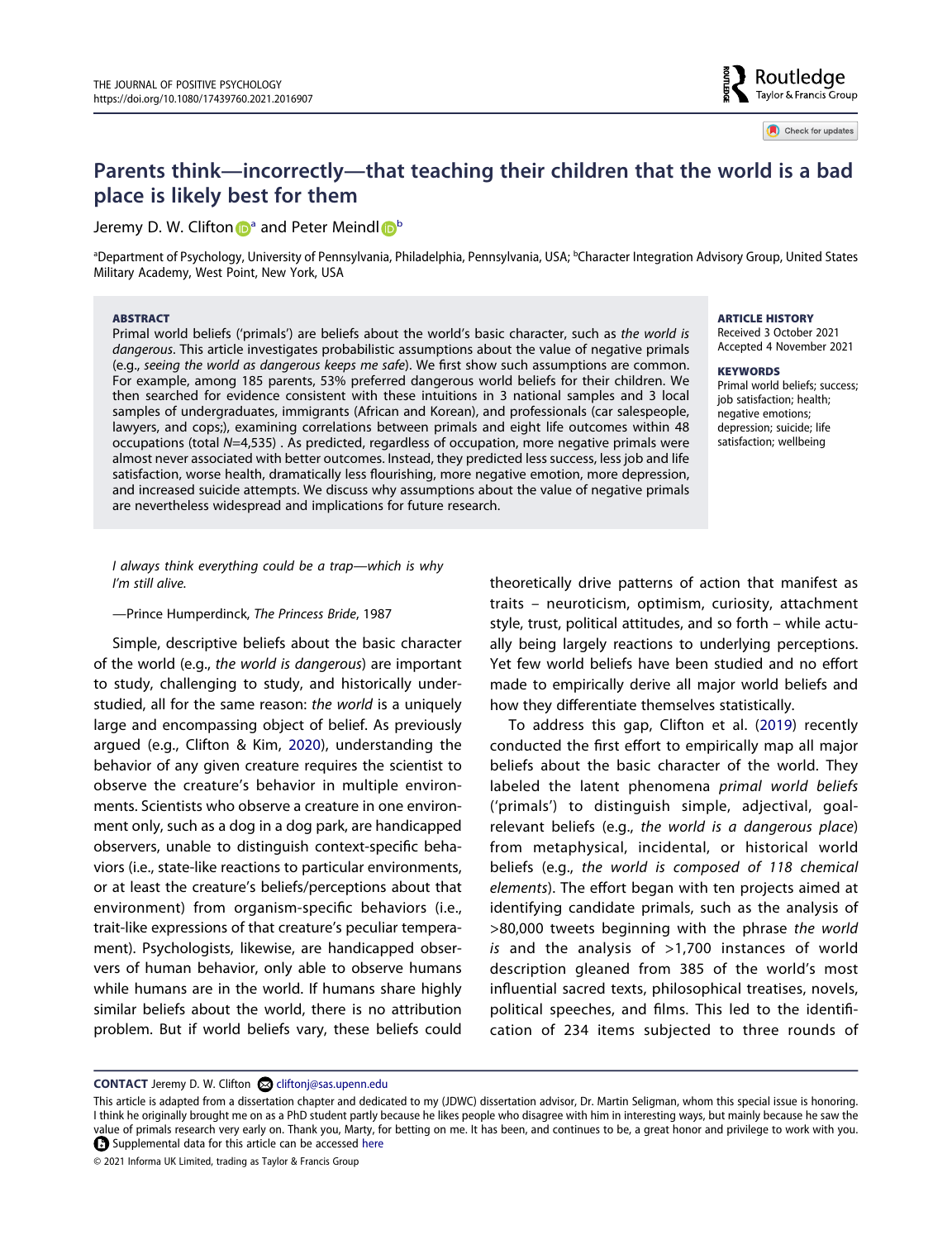factor analysis. As shown in ([Figure 1,](#page-4-0) [Figure 2\)](#page-5-0), results revealed 26 primals (e.g., the world is beauti-ful, the world is interconnected; Clifton et al., [2019\)](#page-14-1), most of which group into three clusters. These three beliefs – informally called the 'Big 3ʹ – are the beliefs that the world is Safe (vs. dangerous), Enticing (vs. dull), and Alive (vs. mechanistic), which in turn group into a general factor: overall Good world belief. These primal world beliefs are continuous variables, normally distributed, stable across time, largely orthogonal to demographic variables, and highly correlated to many personality and wellbeing variables.

<span id="page-1-6"></span><span id="page-1-4"></span><span id="page-1-0"></span>The claim about wellbeing correlates, however, comes with an asterisk. Only one primal – just world belief – had received serious prior attention across psychological subdisciplines (Koltko-Rivera, [2004\)](#page-15-0). This literature has tied higher just world belief to many success and wellbeing variables, presumably because of the expectation that hard work will be rewarded (e.g., Bartholomaeus & Strelan, [2019](#page-14-2); Dalbert & Stoeber, [2005\)](#page-14-3). For example, Dzuka and Dalbert ([2006\)](#page-14-4) found that senior citizens of East Slovakia enjoyed much higher life satisfaction when they also saw the world as just, r  $(122) = .45$ ,  $p < .001$ , and this relationship is even stronger in the general adult population (e.g.,  $r(422) = .57$ ,  $r$  $(80) = .67$ ,  $r(80) = .54$ ,  $p < .01$ ; Otto et al., [2009\)](#page-15-1). Just world belief has also been tied to increased health, decreased depression, and many other wellbeing-related outcomes.

<span id="page-1-7"></span>Do other primals correlate substantially with wellbeing or is Just world belief special? So far, only two studies have used the Primals Inventory – the only comprehensive measure of primals – to examine primals' wellbeing correlates. Both studies were preliminary, involving few outcomes or early versions of the Primals Inventory (Clifton et al., [2019](#page-14-1); Stahlmann et al., [2020](#page-15-2)). Both unearthed moderate to very large correlations with wellbeing worth exploring further, and many primals correlated with wellbeing. Just world belief might not be special.

<span id="page-1-8"></span><span id="page-1-5"></span><span id="page-1-2"></span><span id="page-1-1"></span>To explain primals-wellbeing covariance, researchers have noted that, consistent with current depression theory, schema theory, and the success of established interventions such as Cognitive Behavioral Therapy, much covariation is likely explained by primals influencing wellbeing (Beck, [1964,](#page-14-5) [2005](#page-14-6); Butler et al., [2006](#page-14-7); Clifton, [2020b](#page-14-8); Hofmann et al., [2012;](#page-15-3) Janoff-Bulman, [1989;](#page-15-4) Stahlmann et al., [2020\)](#page-15-2). Considerable covariance, however, might also be explained by primals being indicators or symptoms of outcome variables, not their cause. For example, seeing the world as a barren place could lead to depression or be a symptom of depression. Resolving this key issue will require the identification of interventions capable of altering primal world beliefs – perhaps a tall order, given how fundamental primals appear to be – but the authors are optimistic.

One step towards designing effective interventions may be addressing meta-beliefs (i.e., beliefs about beliefs) that bolster negative primals. These metabeliefs come in at least two types (Clifton, [2020a](#page-14-8)). First, retrospective meta-beliefs are assumptions that one has little choice but to hold a negative primal because certain experiences are thought to have irrevocably shaped one's identity (a causality claim) such that most individuals who have the experience share the identity (a probability claim). For example, a past primals study subject commented, 'I know many of my opinions [abundant world belief] are biased due to growing up and currently being very poor. It has colored my perception of the world and I know of no way to change that.' While the causality claim is central, the probability claim is likely best examined first because it is readily testable via correlational research and can contribute to interventions capable of testing causality. In this way, several retrospective meta-belief probability claims were recently examined with little support found (Clifton, [2020a\)](#page-14-8). For example, counter to the study subjects quote above, seeing the world as abundant is orthogonal to both childhood socio-economic status as well as current family income. Such findings might help therapists teach patients and clients to combat counterproductive retrospective meta-beliefs

<span id="page-1-3"></span>While retrospective meta-beliefs concern the past, prospective meta-beliefs concern the future, specifically a belief's utility in achieving some desirable outcome. In practice, desired outcomes may often be the six outcomes identified in [\(Table 1,](#page-2-0) [Table 2](#page-2-1)), based on anecdotal observations. For example, a police officer in one study expressed the view that seeing the world as dangerous may damage their wellbeing, but the belief also contributes to workplace success. Here, too, there are causality claims (my negative primals make me a better police officer) and probability claims (police officers with more negative primals usually perform better). These easily testable probability claims remain unexamined, and, as far as researchers know, may well be true.

This article examines the probability claims of the first three prospective meta-beliefs in ([Table 1\)](#page-2-0). After confirming that these prospective meta-beliefs are in fact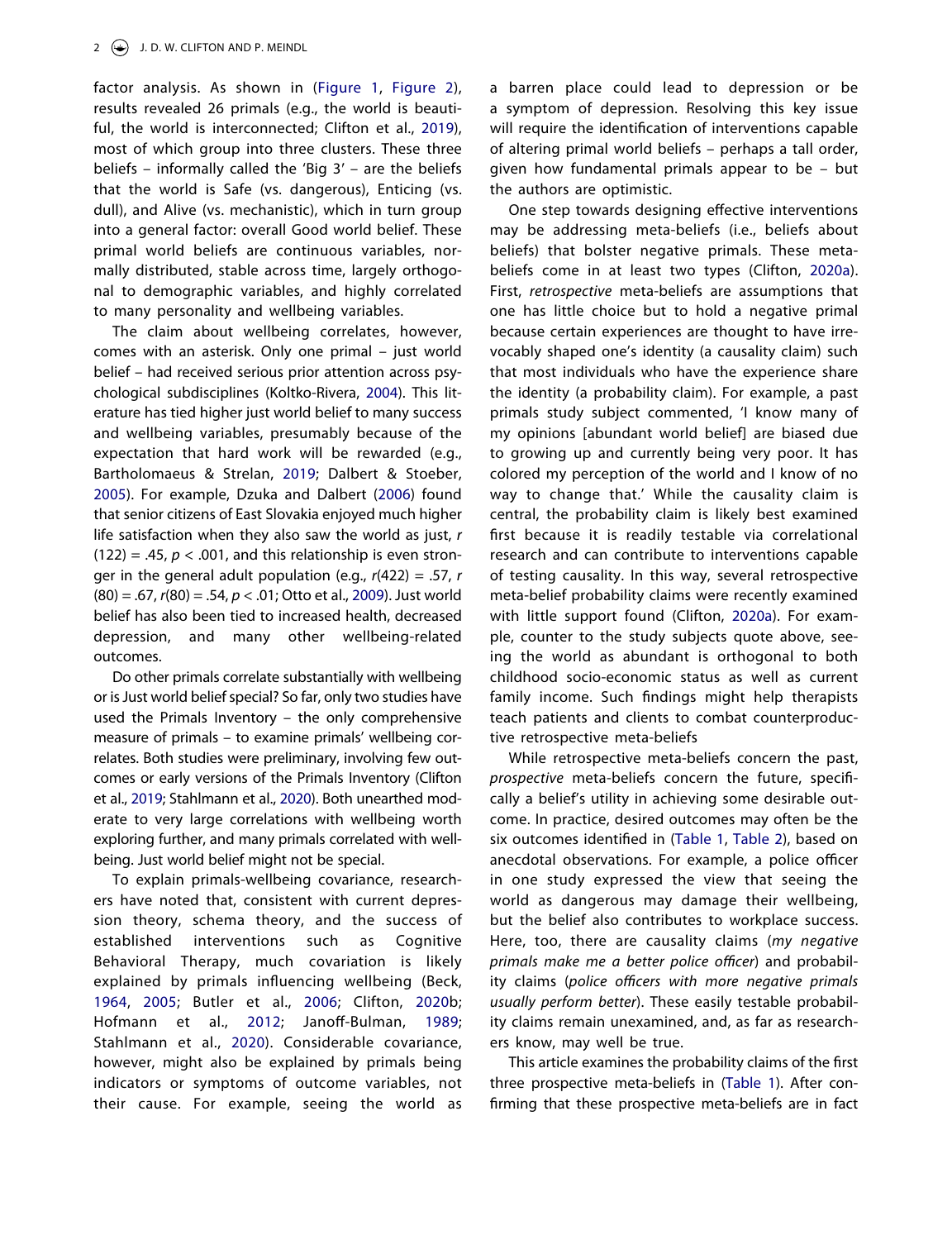<span id="page-2-0"></span>**Table 1.** Six prospective meta-beliefs purporting the utility of negative primals.

| Paraphrased Meta-belief                                                                                                                              | Outcome                                                            | <b>Anecdotal Sources</b>                     |
|------------------------------------------------------------------------------------------------------------------------------------------------------|--------------------------------------------------------------------|----------------------------------------------|
| 'People usually don't succeed in my job without a darker view of things.'                                                                            | Job success                                                        | Lawvers<br><b>Business Persons</b>           |
| 'Seeing the world as some amazing place often leads to disappointment, which can make you<br>depressed and lose hope – best keep expectations low.'  | Negative emotions<br>(job/life satisfaction,<br>suicidal behavior) | Parents<br><b>Car Mechanics</b>              |
| 'Seeing the world as safe where everyone sings "Kumbaya" leaves ou vulnerable to predation, germs,<br>illness, and death - you gotta stay vigilant.' | Physical health                                                    | Police Officers<br><b>Healthcare Workers</b> |
| 'Indulging a fantasy rarely helps anyone achieve their goal and the belief that the world is this<br>wonderful place is a fantasy.'                  | Perception accuracy                                                | Professors<br>Social Workers                 |
| 'f I see the world as positive, I''ll get judged as naïve, insensitive to eople"s struggles and a poor<br>example.'                                  | <b>Reputation costs</b>                                            | <b>Politicians</b><br><b>Activists</b>       |
| 'People who think the world is already good-to-go don't work as hard to make things better $-$ you<br>can't solve a problem without recognizing it.' | Group goals                                                        | Environmentalists<br>Religious Missionaries  |

common (Study 1), we search through six samples, representing 48 occupation groups (Study 2;  $N = 4,535$ ), for instances in which more negative primals were associated with any of the following eight outcomes:

- job success
- job satisfaction
- negative emotion
- depression
- suicide
- physical health
- life satisfaction
- overall psychological flourishing

<span id="page-2-2"></span>While depression research might suggest that negative primal world beliefs should correlate with worse outcomes across the board (Beck et al., [1979;](#page-14-9) Butler et al., [2006;](#page-14-7) Hofmann et al., [2012](#page-15-3)) there are conflicting theories. Life satisfaction, for example, is commonly understood as a comparative judgment of one's own life against a referent, whether social (other people), counterfactual (what could have been), or personal (what used to be; e.g., Cheung & Lucas, [2016\)](#page-14-10). If so, it may be that living a mediocre life in an incredible world where much more seemed readily achievable is less satisfying than living the same mediocre life in a terrible world where one seems highly fortunate. Likewise, negative primals could well be associated with more job success, especially among professions involving low incidence of failure but high cost of failure, such as police officers and lawyers. Concerning health, because seeing the world as dangerous theoretically increases trait vigilance and preparedness, dangerous world belief could lead to successful avoidance of physical dangers, dangerous habits, and pathogens, increasing overall health. In other words, it is reasonable to think that negative primals are associated with positive outcomes, at least for some outcomes and in some professional contexts. If so, establishing the size and direction of correlational relationships between primals and wellbeing variables is not just worthwhile for designing interventions and increasing scientific knowledge, but for establishing such interventions as ethical in the first place. Before trying to change someone's most fundamental beliefs, checking a few correlations is appropriate.

<span id="page-2-3"></span><span id="page-2-1"></span>

| Table 2. Descriptive statistics for 11 meta-beliefs among 185 parents. |  |  |  |  |  |
|------------------------------------------------------------------------|--|--|--|--|--|
|------------------------------------------------------------------------|--|--|--|--|--|

| Belief in the helpfulness of seeing the world as | M    | <b>SD</b> | <b>SEM</b> | Median | $% < 2.5$ (interpretation) | % < 4 | <b>Kurtosis</b> | α   |
|--------------------------------------------------|------|-----------|------------|--------|----------------------------|-------|-----------------|-----|
| Safe (vs. dangerous)                             | 3.10 | .62       | .05        | 3.07   | 14% (meaningful)           | 92%   | .27             | .89 |
| Pleasurable (vs. miserable)                      | 3.57 | .75       | .06        | 3.60   | 7% (insubstantial)         | 64%   | .56             | .69 |
| Progressing (vs. declining)                      | 2.99 | .91       | .07        | 3.00   | 21% (substantial)          | 85%   | .29             | .73 |
| Harmless (vs. threatening)                       | 2.44 | .87       | .06        | 2.40   | 53% (maiority)             | 94%   | $-.62$          | .69 |
| Cooperative (vs. competitive)                    | 3.11 | 1.21      | .09        | 3.33   | 32% (major)                | 65%   | $-.68$          | .81 |
| Stable (vs. fragile)                             | 2.66 | 1.10      | .08        | 2.67   | 41% (maior)                | 83%   | $-.8$           | .76 |
| Just (vs. unjust)                                | 3.11 | .89       | .07        | 3.25   | 19% (meaningful)           | 79%   | .13             | .64 |
| Abundant (vs. barren)                            | 3.64 | .89       | .07        | 3.67   | 11% (meaningful)           | 50%   | .15             | .73 |
| Funny (vs. not funny)                            | 2.90 | 1.14      | .08        | 3.00   | 36% (major)                | 77%   | $-.49$          | .83 |
| Hierarchical (vs. nonhierarchical)               | 2.46 | 1.12      | .08        | 2.50   | 49% (maior)                | 88%   | $-.59$          | .76 |
| Improvable (vs. too hard to improve)             | 3.97 | .72       | .05        | 4.00   | 2% (insubstantial)         | 39%   | 1.55            | .70 |

Possible range on meta-belief scores was 0–5. SEM indicates standard error of the mean.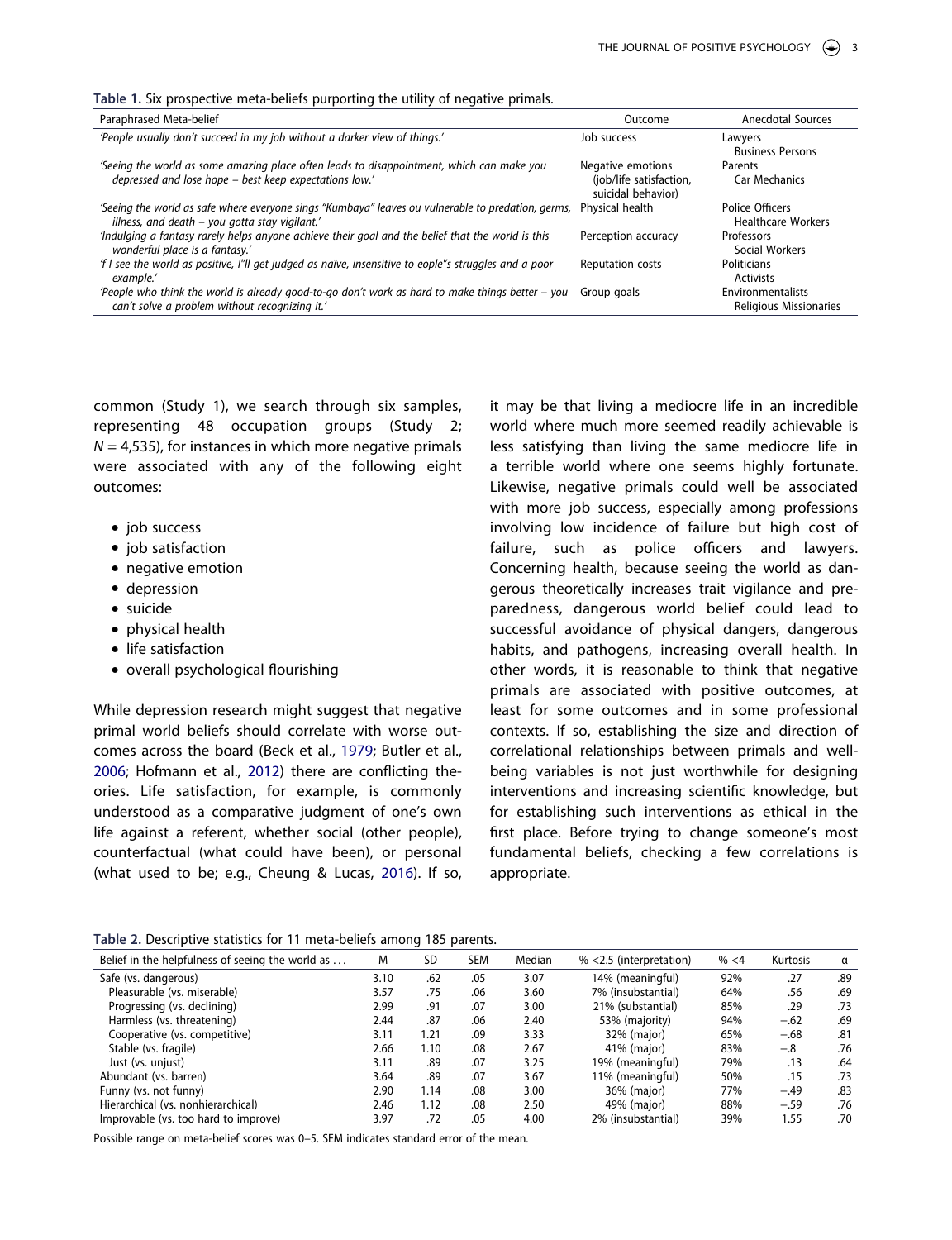# **Study 1: Does anyone associate negative primals with positive outcomes?**

Moving beyond the anecdotal, does a non-trivial portion of the population actually associate more negative primals with more positive outcomes? To explore this, we asked parents what primal world beliefs they aim to instill in their children, pre-registering hypotheses before analyses were conducted.

### **Sample**

Parents were recruited via a New York City youth advancement program where their children had been enrolled. Of 185 subjects ( $M_{\text{age}} = 47$  years,  $SD<sub>age</sub> = 8$ ), 84 were black, 52 Hispanic, 17 white, and the rest mixed or other. Most were mothers (79%), Democrats (67%), and Christian (64%). Median family income was \$80,000.

### **Measure**

To measure prospective meta-beliefs about primals rather than primals themselves, the Primals Inventory was adapted. Scale instructions were edited as follows:

Parents have the privilege and responsibility of preparing their children to navigate the real world—not the world we wish we lived in, but the actual world as it is now. Each statement listed below begins with the phrase "I help my kids when I teach them that . . . " Please indicate the extent to which you agree with each phrase.

The stem 'I help my kid(s) when I teach them . . . ' then appeared in large bold font every five items with ' . . . that' inserted to make items grammatically correct (e.g., ... that, on the whole, the world is a safe place). For the sake of brevity, only 49 of 99 primals items were administered. These measured twelve meta-beliefs, selected for concerning primals where it was thought some prospective meta-belief prevalence might be more likely (Safe, Pleasurable, Regenerative, Progressing, Harmless, Cooperative, Stable, Just, Abundant, Funny, Hierarchical, and Improvable).

## **Analysis**

Because this adaptation of the Primals Inventory was novel, subscales were examined for internal reliability before further analysis, removing items whose inclusion lowered internal reliability more than  $\alpha = .01$ . As a result, one item was removed from subscales measuring Cooperative, Stable, Just, Abundant, Funny, Hierarchical, and Improvable. Reliability for Regenerative, however, was too low ( $\alpha = .50$ ) and abandoned. We then examined descriptive statistics and standard error of the mean. For the sake of this analysis, having a score <2.5 (on a 0 to 5 scale) was considered as believing in the utility of a negative primal and having a score <4 was considered as believing in the utility of avoiding a distinctly positive primal. Our pre-registered hypothesis was that, for Safe and its seven associated tertiary primals, the portion of the population with scores <2.5 would not be insubstantial (defined as <9.45%) but either meaningful (between 9.45% and 19.45%), substantial (between 19.45% and 29.45%), major (between 29.45% and 50%), or a majority (>50%).

## **Results**

Many parents believed that instilling negative primals in their children is the best way to prepare their children to navigate life, though to varying extents depending on the primal ([Table 2](#page-2-1) and [Figure 1](#page-4-0)). Insubstantial proportions of parents thought that seeing the world as too hard to improve (2%) or miserable (7%) would most benefit their children. Meaningful, substantial, major, and slight majority proportions of parents, ranging from 11% to 53%, expressed the belief that their children would most benefit by being taught to see the world as dangerous, declining, competitive, fragile, unjust, barren, not funny, and full of physical threats. Furthermore, in all but one instance, a large majority of parents thought that seeing the world as distinctly positive was not ideal, even among only those who saw more value in the positive primal. For example, 92% of parents thought that seeing the world as safe to very safe (i.e., scores of 4–5 on a 0–5 scale) is not best for their children.

## **Discussion**

Prospecrtive meta-beliefs purporting the utility of negative primals cannot be a major driver of negative primals unless such meta-beliefs are also prevalent in the population. Study 1 demonstrated some prevalence by asking 185 New York City ethnicminority parents what primals they most want to instill in their children. Strongly left-skewed score distributions would have suggested consensus that more positive primals offer more utility, and vice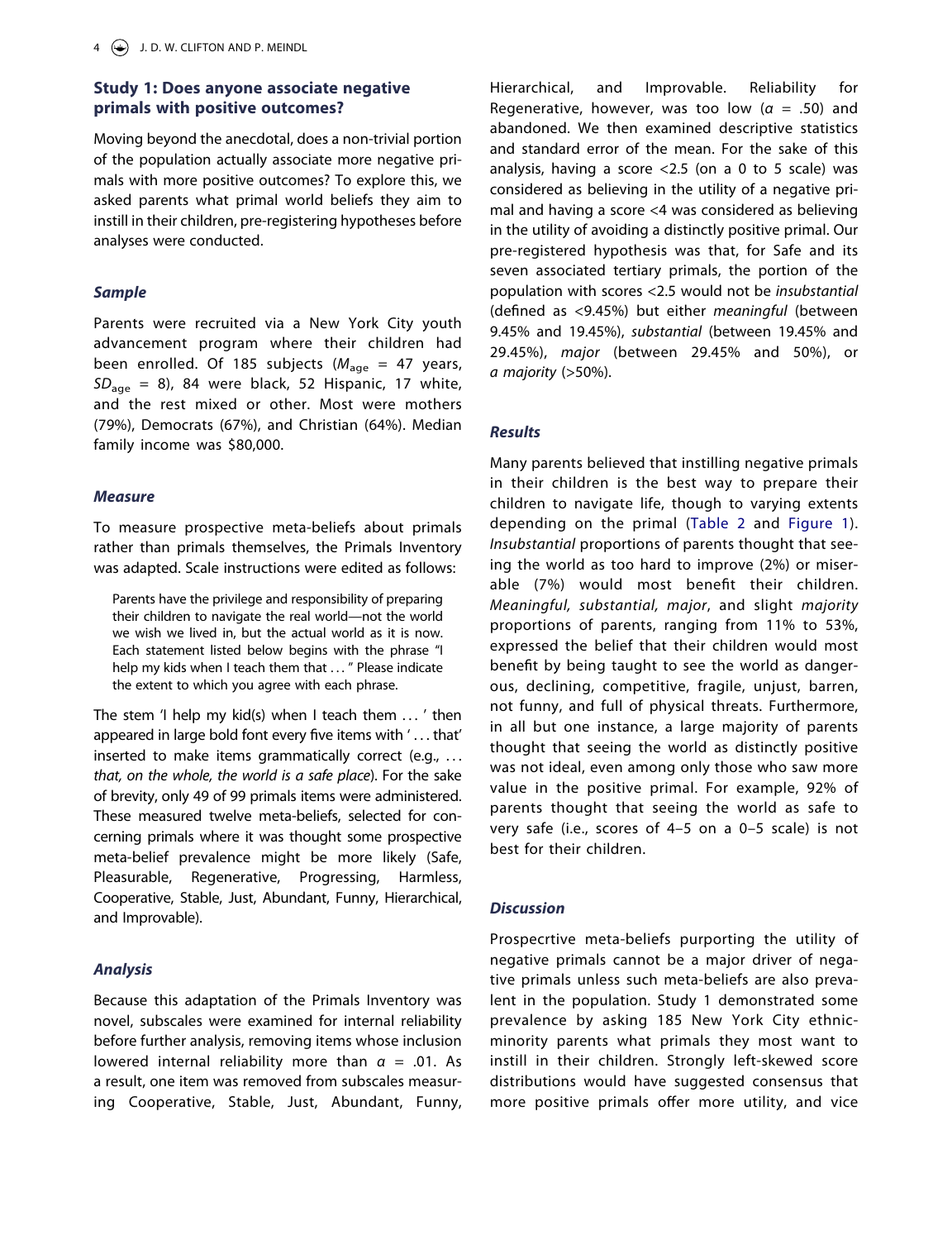<span id="page-4-0"></span>

**Figure 1.** Primal world beliefs that 185 parents considered most helpful to their children.

versa for right-skewed distributions. What was generally found, however, were normal distributions, suggesting disagreement among subjects, with two points worth highlighting. First, consistent with preregistered hypotheses, a substantial number of parents reported a belief that the best way to prepare children to navigate life was to teach them that the world is in various ways a bad place: including that the world is full of physical threats; does not reward or punish fairly; is rarely that funny; is full of fragile situations that could easily fall apart; is cut-throat; and is getting worse. Second, putting aside parents

who see negative primals as most helpful (i.e., focusing only on parents on the right side of the distributions), in most cases several times more parents preferred slightly positive primals to very positive primals. If this result is minimally generalizable, a moderating approach is likely widespread in which seeing the world as slightly good is thought to support positive outcomes, but seeing the world as very good is too good because very positive beliefs are associated with less desirable outcomes. These parents may well be right, at least in some contexts. Study 2 investigated this.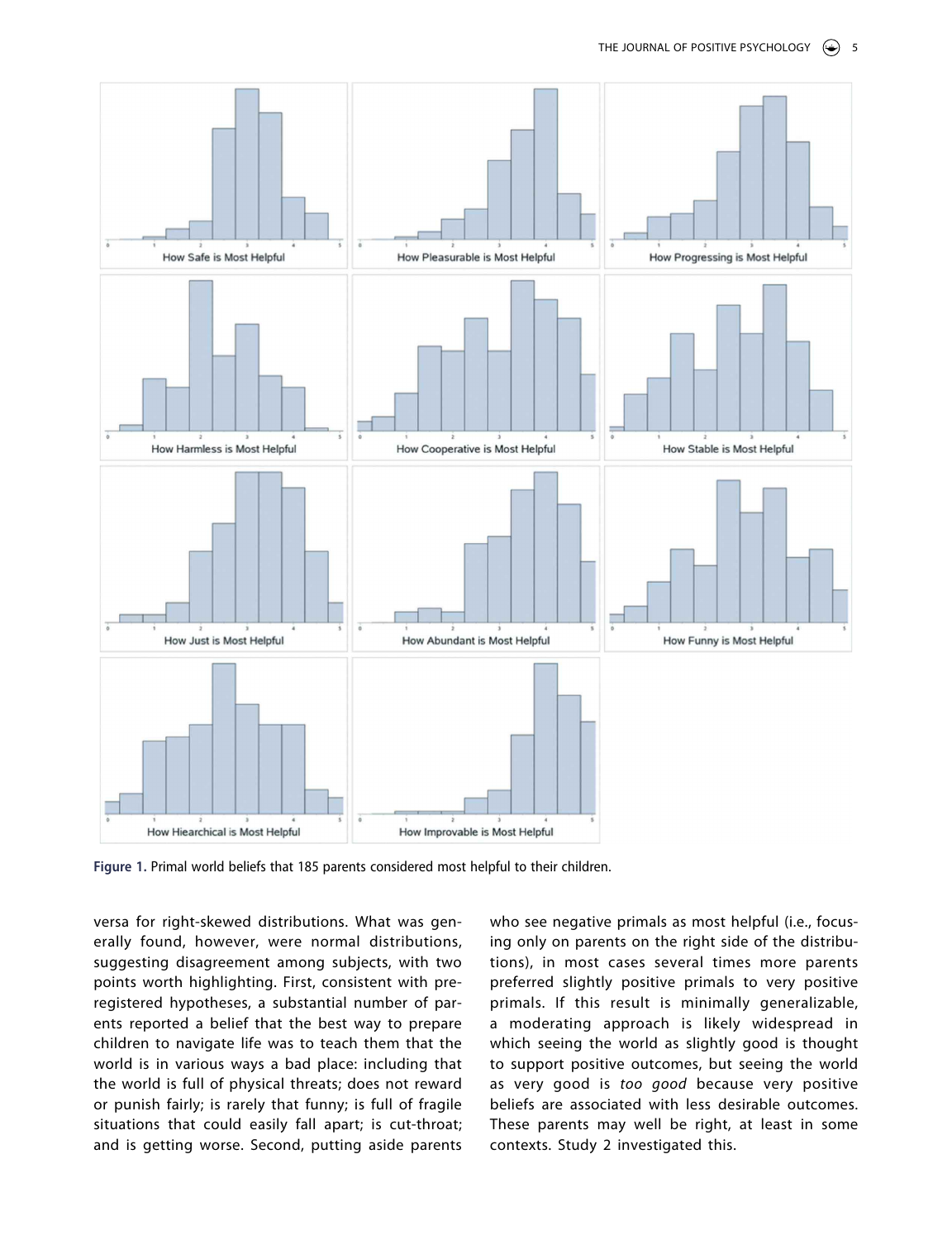<span id="page-5-0"></span>

**Figure 2.** Seventeen primals with the clearest valence. Note. Figure adapted from Clifton and Kim [\(2020](#page-14-0)).

# **Study 2: Establishing primals' success and wellbeing correlates**

Study 2 examined six samples and 48 occupational contexts to determine the plausibility of the two meta-beliefs identified in Study 1. Hypotheses were pre-registered before two of the six samples were collected and all analyses conducted. In short, we hypothesized that the probability claims of these meta-beliefs would be unsupported. See supplement for more detail on samples, measures, and results.

#### **Samples**

#### **Sample 1: AuthenticHappiness.Org**

Of 3,925 subjects recruited via AuthenticHappiness.Org, 59% were male, 66% were younger than 45, 63% were college graduates, 68% were in the USA. Subsets completed measures of life satisfaction ( $n = 1,072$ ); physical health, negative emotion, and psychological flourishing  $(n = 1,118)$ ; and depression  $(n = 1,291)$ , doing so on average 5.2, 1.6, and 3.6 months, respectively, from completing the primals measure.

#### **Sample 2: YM.Org**

Of 1,727 subjects ( $M_{\text{ace}} = 34$  years,  $SD_{\text{ace}} = 14$ ) who completed the survey on YourMorals.org, 69% were male, 72% reported being in or completing college, and 74% were in the United States. Demographically similar subjects completed measures of socioeconomic status ( $n = 1.639$ ) and life satisfaction  $(n = 328)$ , also not concurrently with the primals measure.

#### **Sample 3: MTurk**

Of 692 Americans ( $M_{\text{age}} = 36$  years,  $SD_{\text{age}} = 11$ ) recruited through MTurk, 56% were male, 49% married, 61% college graduates, and 68% white. Subjects completed measures of personal income (used as a proxy for job success among the 72% with full-time jobs), health, negative emotion, depression, life satisfaction, and psychological flourishing.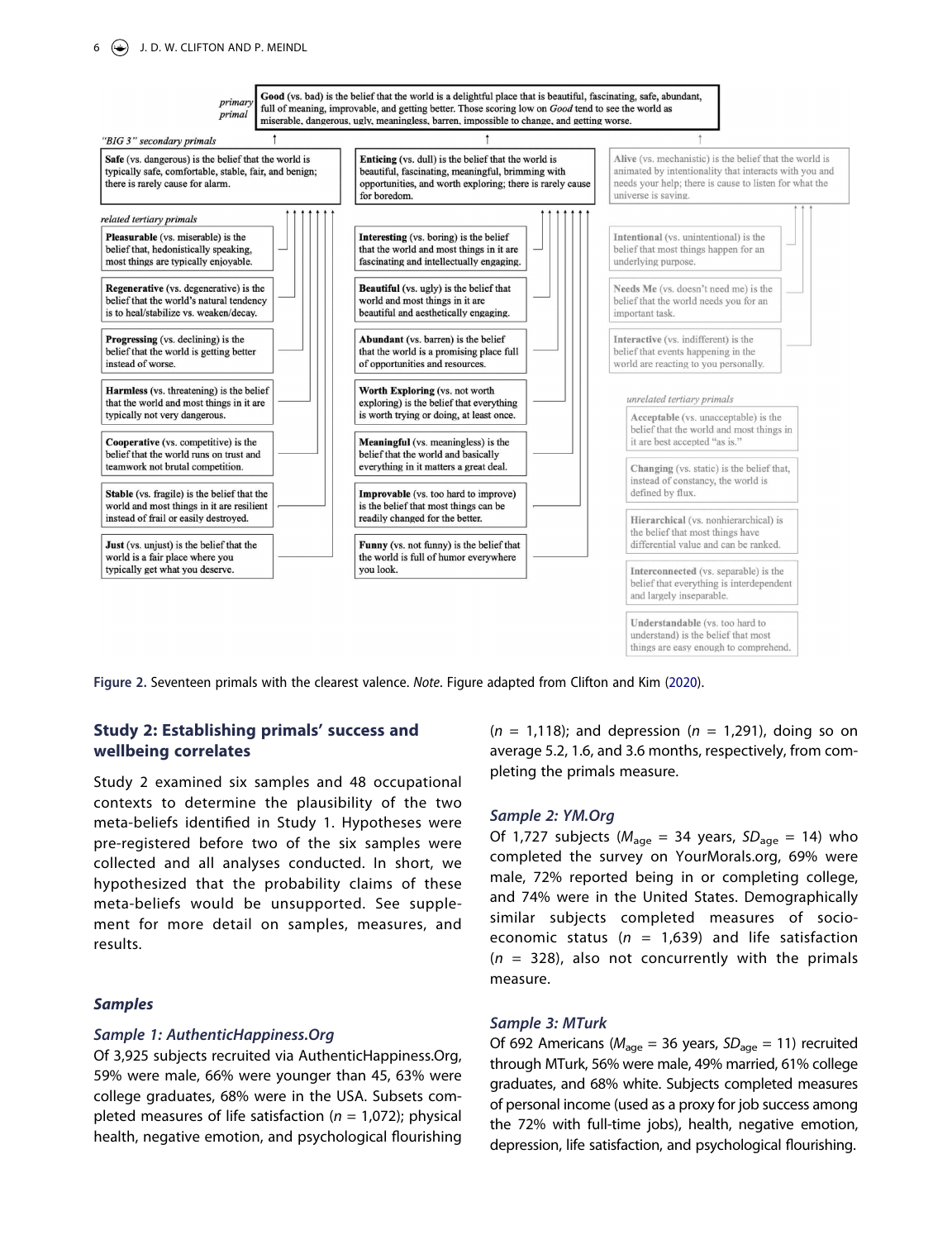### **Sample 4: Immigrants**

Of 98 non-white American immigrants from West Africa  $(n = 45)$  and South Korea ( $n = 53$ ) recruited via college campus flyers and social groups, 71% were 2<sup>nd</sup> generation (primarily college age) and 72% female. Subjects completed measures of negative emotion, life satisfaction, and flourishing.

#### **Sample 5: Philly Pros**

Of 110 Philadelphia-area car salespersons, lawyers (private practice), and police officers ( $M_{\text{age}} = 47$  years,  $SD_{\text{age}}$  $=$  13), 67% were married, 73% were male, and 88% were white. Subjects completed measures of job satisfaction, health, negative emotion, attempted suicide, life satisfaction, psychological flourishing, and detailed jobspecific success outcomes.

#### **Sample 6: Undergrads**

Of 473 University of Pennsylvania undergraduates participating for course credit ( $M_{\text{age}} = 20$  years,  $SD<sub>ace</sub> = 1$ , 27% were freshmen, 33% were sophomores, 23% juniors, 17% seniors, 74% female, and 48% white. Subjects completed measures of all eight outcomes.

#### **Measures**

#### **Seventeen valenced primals**

The Primals Inventory (PI-99) consists of 99 items with 39 reverse-scored (Clifton et al., [2019](#page-14-1)). Pertinent to Study 2, however, were only 17 primals with the clearest valence. Changing (versus static) world belief, for example, cannot be considered negative or positive for conceptual and empirical reasons. These 17 include Good world belief; Safe world belief and its seven associated tertiary primals; and Enticing world belief and its seven associated tertiary primals ([Figure 1](#page-4-0)).

#### **Job success**

Across occupations in Sample 2 and 3, a single item measure of income and socio-economic status was used as a proxy for job success. In Sample 5 (Philly Pros) and Sample 6 (undergrads), however, richly detailed job-specific information was available. For example, car salesperson success was determined by a combination of cars sold per month, monthly closing ratio, monthly commission, rank within dealership, and salary. Job success for students involved GPA, standardized test scores, and quality and quantity of relationships with peers and professors.

### **Job satisfaction**

<span id="page-6-4"></span>Thompson and Phua's [\(2012\)](#page-15-5) psychometrically-validated four-item Brief Index of Job Satisfaction Measure (BIAJS) is an affective measure about one's job, not a measure of objective job conditions or benefits (e.g., renumeration). An example item is I find real enjoyment in my job and all items refer to 'my job'. Responses were collected on a five-point likert scale.

#### **Health**

Butler and Kern's ([2016](#page-14-11)) psychometrically-validated PERMA Profiler, used to measure overall psychological wellbeing, includes a three-item subscale concerning physical health. An example item is Compared to others of your same age and sex, how is your health?  $(0 = 'terrible',$  $10 =$  "excellent).

#### **Negative emotion**

<span id="page-6-1"></span>Butler and Kern's ([2016](#page-14-11)) PERMA Profiler includes a threeitem global measure of negative emotion frequency. Items concern how often one feels anxious, angry, and sad.

### **Depression**

<span id="page-6-3"></span><span id="page-6-0"></span>Samples 3 and 6 completed Antony et al.'s [\(1998\)](#page-14-12), 21 item Depression Anxiety Stress Scales (DASS-21). An example item is I was unable to become enthusiastic about anything. Sample 1 completed Radloff's ([1977\)](#page-15-6) popular 20-item CES-D. Example items include I felt lonely and I had crying spells. Both scales concern experiences over the past week, probe for various depression symptoms, use a 4-point likert scale, and have been validated for nonclinical samples.

#### **Attempted suicide**

<span id="page-6-2"></span>Osman et al. ([2001](#page-15-7)) Suicidal Behaviors Questionnaire-Revised has been validated for nonclinical samples. Only one item was used because it alone concerned suicide history: Have you ever thought about or attempted to kill yourself? Response options were on a six-point scale.

#### **Life satisfaction**

Diener, Emmons, Larsen, and Griffin's (1985) five-item Satisfaction With Life Scale (SWLS) has been cited over 25,000 times (Google Scholar, Feb. 2020). It was designed to measure a global judgment of one's life based on one's own criteria. An example item is In most ways my life is close to my ideal. Responses were collected on a seven-point likert scale.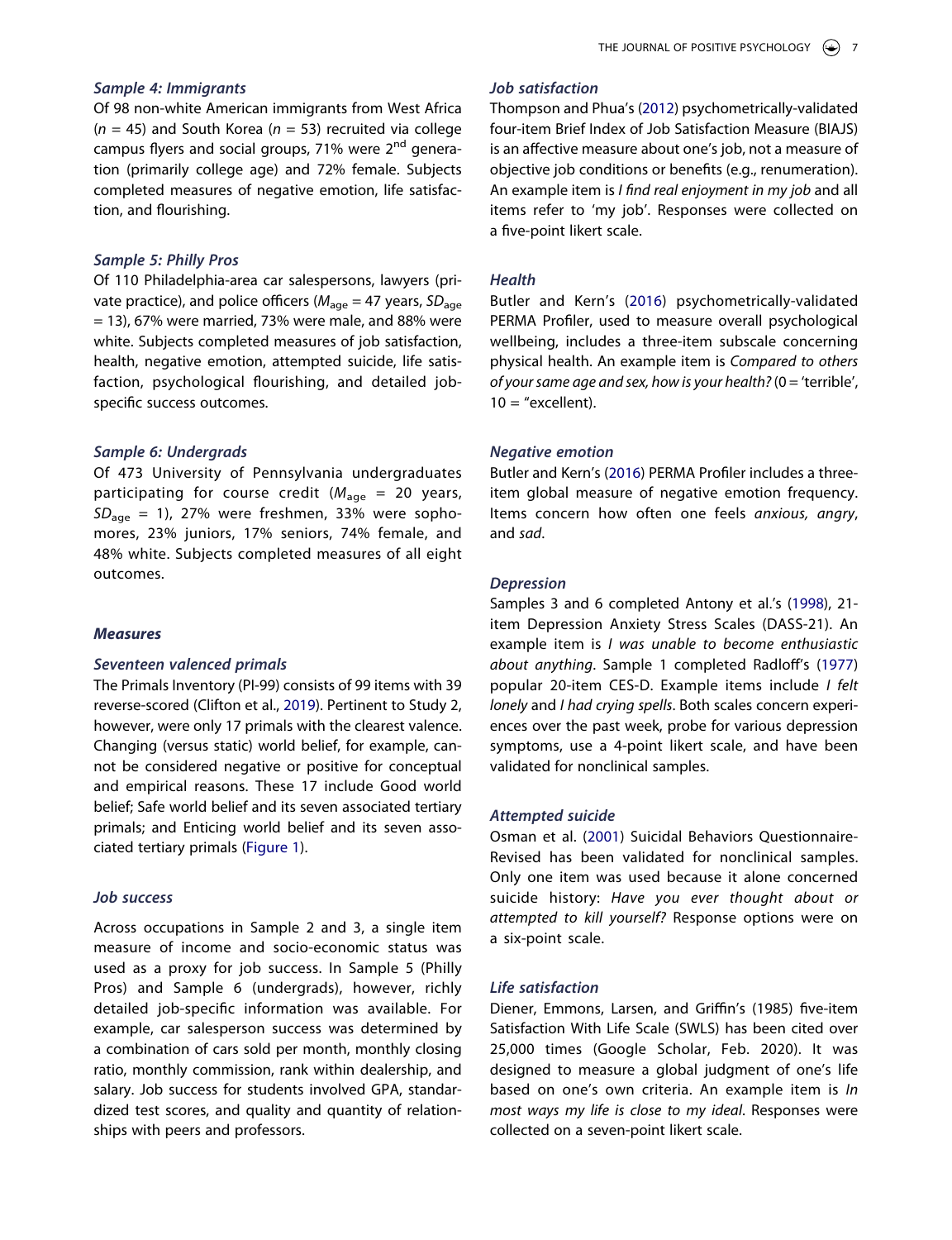#### **Psychological flourishing**

<span id="page-7-3"></span>Butler and Kern's [\(2016\)](#page-14-11) psychometrically-validated PERMA Profiler measures five specified dimensions of psychological flourishing that most humans intrinsically value and weighs them equally: positive emotion, engagement, relationships, meaning, and accomplishment (Seligman, [2011](#page-15-8)). Scores on the five three-item subscales were aggregated into a 15-item general measure of psychological flourishing. An example item from the relationships subscale is To what extent do you feel loved? It uses an 11-point response scale.

### **Analysis**

Across samples and within each profession where  $n \geq 30$ , we examined pairwise Pearson correlations (r) to determine when lower primals scores (i.e., more negative beliefs) were associated with more positive outcomes. In the few cases where outcome measures were skewed, ordinal, or both (e.g., suicide attempts, job success in Sample 3), we computed Kendall's  $\tau$  b (a non-parametric test) and then converted to Pearson's r for cross-sample comparison. For Sample 5: Philly Professionals, we partialed age and years spent practicing the profession (this data was not available for other samples), which would presumably control for generation-related or seniority effects.

To determine whether seeing the world as slightly positive versus distinctly positive was associated with greater job success, we conducted t-tests comparing those with PI-99 scores rounded to 3 to those rounded to 4 or above, doing so in all occupations where  $n \geq 30$ for both groups. Subjects averaging 5 (the maximum score on all primals) were too few to analyze separately.

<span id="page-7-0"></span>Despite conducting several hundred analyses, correcting for multiple comparisons was inappropriate for reasons described by Rubin ([2017](#page-15-9)), O'Keefe [\(2003\)](#page-15-10), and Rothmann [\(1990\)](#page-15-11). These reasons are worth discussing since all primals-general research – research on any large category of phenomenon – often involves numerous statistics. First, multiple comparisons do not change statistics; Rubin [\(2017](#page-15-9)) notes a gambler might buy 100 lottery tickets to increase chances of winning, but this does not alter the promise (i.e.,  $p$ -value) of individual tickets. Second, in this study, hypotheses were preregistered. Third, these hypotheses were specific to the overall pattern of correlates associated with a category – 17 valenced primals – which entails examining many statistics. If conclusions are confined to the pattern and not a particular result, the multiple comparison problem is irrelevant because the analysis allows for (and expects) a proportion of false positives. (However, to aid <span id="page-7-1"></span>researchers interested in exploring particular relationships, we report significance thresholds of  $p < .0001$ .) Fourth, many multiple-comparison correction techniques (e.g., bonferroni) are not designed for this sort of analysis approach involving several thousand analyses, potentially resulting in large increases in false negatives (e.g., Rothman, [1990\)](#page-15-11). Fifth, multiple comparison problems concern p-values and not effect sizes on which the present analysis largely relies. Sixth, given the size of Study 2 samples and effect sizes, p-values were often too small to play a meaningful role in interpreting relationships anyway. Seventh, whereas multiple comparison is most problematic when examining one sample and selectively reporting few results of many analyses, here we are examining all outcomes in multiple samples and report results of all analyses conducted – cherry picking is impossible. Nevertheless, because multiple tests of the same hypothesis do inflate alpha levels (Rubin, [2017](#page-15-9)) it is important to note that most of the variance in these 17 primals is explained by Good world belief. Therefore, we encourage moderate caution in the interpretation of results.

### <span id="page-7-2"></span>**Results**

Across six samples – 4,535 subjects involving 48 occupation groups – negative primals were almost never associated with positive outcomes. Of 3,921 total statistics produced, 1,860 were significant ( $p < .05$ ). In just six of these (.3%), more negative primals correlated with more positive outcomes, all involving small effect sizes and small occupationally-defined sub-samples. In the other 1,854 relationships (99.7%), more negative primals correlated with worse outcomes, often dramatically worse. For example, Safe world belief was strongly correlated with increased life satisfaction across all six samples and in the vast majority of occupations, including among jobs where the ability to spot threats are useful, such as law enforcement. Effect sizes indicated that, generally speaking, negative primals correlated with slightly less job success [\(Table 3\)](#page-8-0), moderately less job satisfaction ([Table 4\)](#page-8-1), moderately worse health [\(Table 5\)](#page-8-2), substantially increased negative emotion ([Table 6](#page-9-0)), substantially increased depression symptoms ([Table 7](#page-9-1)), slightly increased lifetime suicide attempts [\(Table 8](#page-9-2)), substantially decreased life satisfaction ([Table 9\)](#page-10-0), and dramatically decreased overall psychological flourishing ([Table 10](#page-10-1)). There was also no empirical support for the popular moderation approach among the parents of Study 1. Of the 422 t-tests conducted, there were 297 significant differences. In all 297, seeing the world as very positive was associated with more positive outcomes than seeing the world as moderately positive.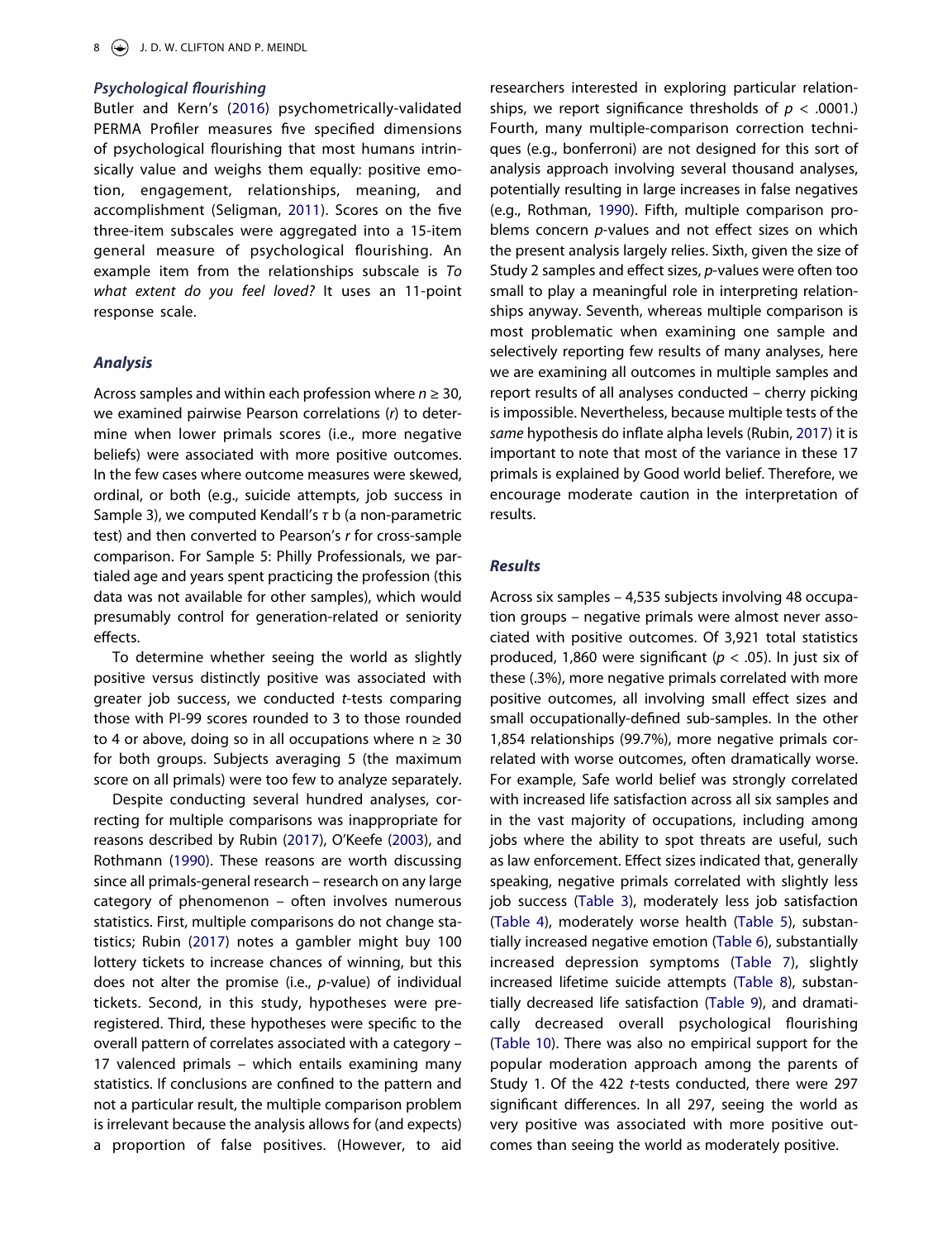<span id="page-8-0"></span>**Table 3.** Job success' relationship to 17 primals using Pearson's r.

|                  | Sample 2:<br>YM.Org | Sample 3:<br>mTurk <sup>k</sup> | Sample 5:<br><b>Philly Pros</b> | Sample 6:<br>Undergrads |
|------------------|---------------------|---------------------------------|---------------------------------|-------------------------|
| Ν                | 1639                | 476                             | 98                              | 426                     |
| Good             | $.22**$             | $.10*$                          | .09                             | $.24***$                |
| Safe             | $.26***$            | $.17*$                          | .08                             | $.23**$                 |
| Pleasurable      | $.20**$             | $.16*$                          | .11                             | $.21***$                |
| Regenerative     | $.15***$            | .09                             | .05                             | $.16*$                  |
| Progressing      | $.22**$             | $.17*$                          | .11                             | $.20**$                 |
| <b>Harmless</b>  | $.24***$            | $.20**$                         | .10                             | $.12*$                  |
| Cooperative      | $.16***$            | .09                             | $-.02$                          | $.22***$                |
| Stable           | $.15***$            | .09                             | $-.03$                          | $.12*$                  |
| Just             | $.16***$            | $.12*$                          | .15                             | $.14*$                  |
| Enticing         | $.12***$            | .02                             | .11                             | $.18*$                  |
| Interesting      | $.13***$            | .01                             | .07                             | $.18*$                  |
| <b>Beautiful</b> | $.09*$              | $-.01$                          | $-.02$                          | $.16*$                  |
| Abundant         | $.17***$            | .06                             | .18                             | $.18*$                  |
| Worth Exploring  | .02                 | .01                             | .04                             | $.13*$                  |
| Meaningful       | $.09*$              | .05                             | .09                             | .07                     |
| Improvable       | $.07*$              | .02                             | .13                             | $.12*$                  |
| Funny            | .03                 | .09                             | .05                             | .06                     |

 $*p < .05$  \*\*p < .0001 Negative relationships are bolded. K Derived from Kendall's τ b and then converted to a Pearson's r.

#### **Discussion**

### **Outcomes**

**Job success and job satisfaction.** Among the eight outcomes examined in Study 2, primals were least correlated with success ([Table 3](#page-8-0)). However, when they were correlated, the connection was almost always to positive primals, even among low-failure-incidence and high-failure-cost jobs where this result is seemingly least likely (e.g., police officers). It may well be that in some professions seeing the world as a negative place might have benefits, but benefits are being dwarfed by known negative consequences of negative global beliefs (less agreeableness, more introversion, more suspicion of colleagues, etc.; Rode et al., [2008](#page-15-12); Boehm

<span id="page-8-5"></span><span id="page-8-1"></span>**Table 4.** Job satisfaction's relationship to 17 primals using Pearson's r.

|                  | Sample 5:<br><b>Philly Pros</b> | Sample 6:<br>Undergrads |
|------------------|---------------------------------|-------------------------|
| N                | 110                             | 473                     |
| Good             | $.46**$                         | $.33***$                |
| Safe             | $.38***$                        | $.30**$                 |
| Pleasurable      | $.42**$                         | $.27**$                 |
| Regenerative     | $.31*$                          | $.21***$                |
| Progressing      | $.37*$                          | $.31***$                |
| <b>Harmless</b>  | .18                             | $.19***$                |
| Cooperative      | $.21*$                          | $.21***$                |
| Stable           | $.20*$                          | $.11*$                  |
| Just             | $.38***$                        | $.17*$                  |
| Enticing         | $.47**$                         | $.29***$                |
| Interesting      | $.37***$                        | $.22**$                 |
| <b>Beautiful</b> | $.39**$                         | $.22***$                |
| Abundant         | $.37***$                        | $.22***$                |
| Worth Exploring  | $.20*$                          | $.17*$                  |
| Meaningful       | $.32*$                          | $.17*$                  |
| Improvable       | $.46***$                        | $.25***$                |
| Funny            | $.22*$                          | $.21***$                |

 $*p < .05 **p < .0001$ .

<span id="page-8-4"></span><span id="page-8-3"></span>& Lyubomirsky, [2008\)](#page-14-13). Indeed, in Study 2, negative primals also correlated with moderately lower job satisfaction ([Table 4\)](#page-8-1), itself a factor known to erode workplace performance (e.g., Rezvani et al., [2016](#page-15-13)). Further research exploring a success-primals connection might examine some of the larger effect sizes tying success to certain primals in certain professions, such as Progressing among entrepreneurs ( $r = .36$ ) and teachers ( $r = .41$ ) and the unbelievably strong relationship tying Funny to salary among a small group of police officers  $(r = .71)$ .

**Health.** Negative primals, especially dangerous world belief, correlated with worse health ([Table 5\)](#page-8-2). Since declining health increases real and perceived vulnerability to increasingly less severe threats, it may be that poor physical health causes one to see the world as more dangerous. But examinations of retrospective metabeliefs suggest that primals may generally function more as lenses used to interpret experience while being themselves largely uninfluenced by those experiences (Clifton, 2020). If so, primals may causally influence health through five recently identified pathways (Clifton & Kim, [2020\)](#page-14-0). If dangerous world belief increases danger percepts as theorized, this could result in (pathway 1) more frequent and acute stimulation of the cardiotoxic stress axis and (pathway 2) the gene expression pattern known as the conserved transcriptional response to adversity, both of which are associated with chronic and inflammation-related conditions including type 2 diabetes and heart disease. Primals such as Improvable world belief might influence adherence to healthy behaviors (pathway 3), such as exercise. Primals such as

<span id="page-8-2"></span>**Table 5.** Health's relationship to 17 primals using Pearson's r.

|                  | Sample   |           |                  |            |
|------------------|----------|-----------|------------------|------------|
|                  | 1:       | Sample 3: | Sample 5: Philly | Sample 6:  |
|                  | AH.Org   | mTurk     | Pros             | Undergrads |
| N                | 1,118    | 692       | 110              | 473        |
| Good             | $.25***$ | $.35***$  | $.39***$         | $.36***$   |
| Safe             | $.24***$ | $.31***$  | $.36***$         | $.40**$    |
| Pleasurable      | $.24***$ | $.32***$  | $.42**$          | $.36***$   |
| Regenerative     | $.20**$  | $.26***$  | $.33*$           | $.35***$   |
| Progressing      | $.20**$  | $.30**$   | $.26*$           | $.25***$   |
| <b>Harmless</b>  | $.21***$ | $.24***$  | .18              | $.26***$   |
| Cooperative      | $.13***$ | $.14*$    | $.23*$           | $.29***$   |
| Stable           | $.12***$ | $.12*$    | $.27*$           | $.26***$   |
| Just             | $.18***$ | $.32***$  | $.24*$           | $.24***$   |
| Enticing         | $.17***$ | $.29**$   | $.33*$           | $.23***$   |
| Interesting      | $.12***$ | $.18***$  | $.22*$           | $.19***$   |
| <b>Beautiful</b> | $.14***$ | $.21***$  | $.20*$           | $.17*$     |
| Abundant         | $.15***$ | $.28**$   | $.37*$           | $.22***$   |
| Worth            | $.07*$   | $.22**$   | .14              | $.14*$     |
| Exploring        |          |           |                  |            |
| Meaningful       | $.13***$ | $.19***$  | $.32*$           | $.19***$   |
| Improvable       | $.19***$ | $.29**$   | $.36***$         | $.18***$   |
| Funny            | $.08*$   | $.15***$  | .08              | $.10*$     |

 $**p*$  < .05 \*\* *< .0001.*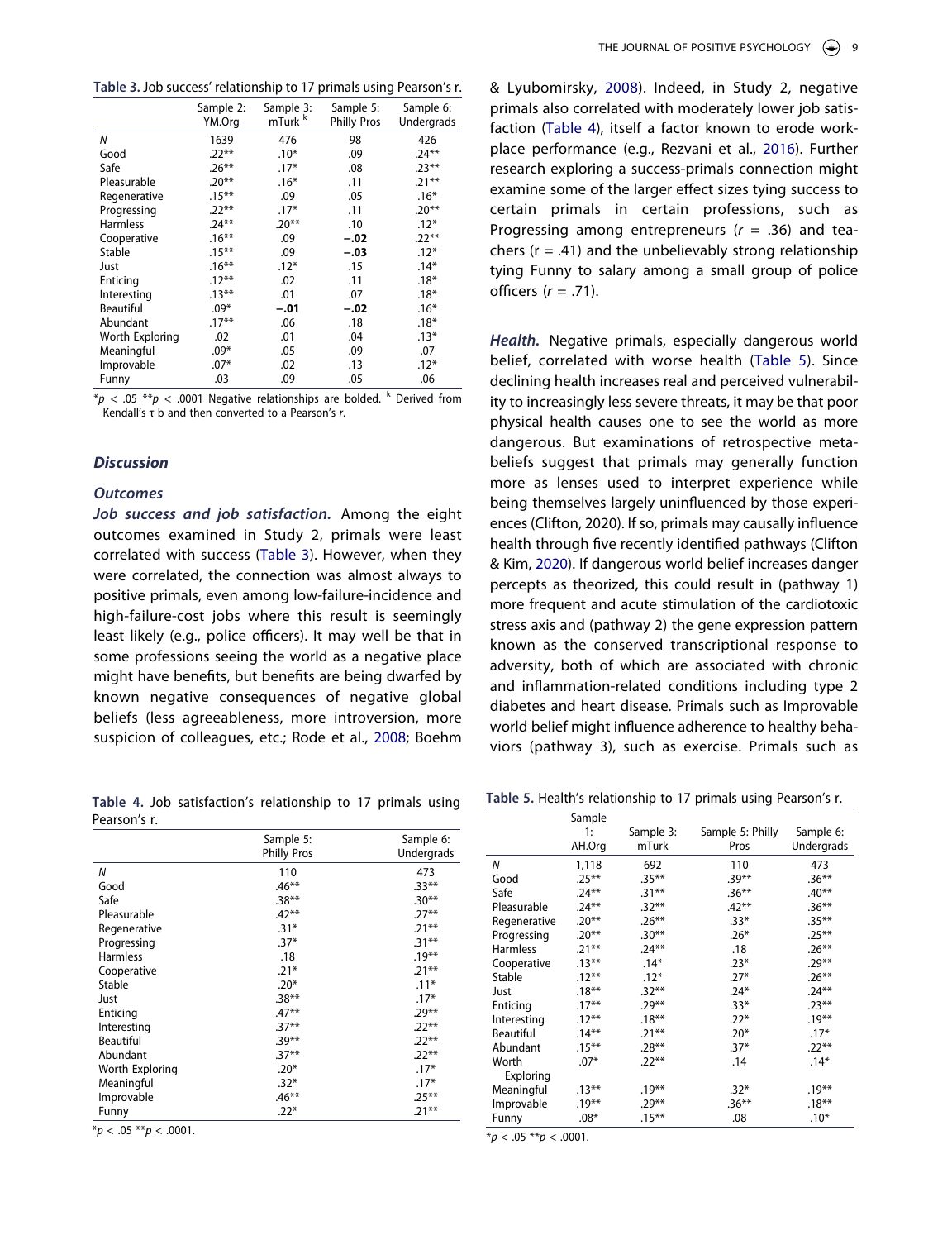<span id="page-9-0"></span>

| Table 6. Negative emotions' relationship to 17 primals using Pearson's r. |  |  |  |  |
|---------------------------------------------------------------------------|--|--|--|--|
|---------------------------------------------------------------------------|--|--|--|--|

|                  | Sample 1:<br>AH.Org | Sample 3: mTurk | Sample 4:<br><b>Immigrants</b> | Sample 5: Philly Pros | Sample 6:<br>Undergrads |
|------------------|---------------------|-----------------|--------------------------------|-----------------------|-------------------------|
|                  |                     |                 |                                |                       |                         |
| $\boldsymbol{N}$ | 1,118               | 692             | 98                             | 110                   | 473                     |
| Good             | $-.44**$            | $-.46**$        | $-.35*$                        | $-.42**$              | $-.42**$                |
| Safe             | $-.43**$            | $-.41***$       | $-.33*$                        | $-.48**$              | $-.44**$                |
| Pleasurable      | $-.42**$            | $-.41***$       | $-.33*$                        | $-.50**$              | $-.39***$               |
| Regenerative     | $-.39***$           | $-.39***$       | $-.15$                         | $-.34*$               | $-.31***$               |
| Progressing      | $-.29**$            | $-.28**$        | $-.22*$                        | $-.33*$               | $-.31***$               |
| <b>Harmless</b>  | $-.24***$           | $-.24***$       | $-.34*$                        | $-.32*$               | $-.25***$               |
| Cooperative      | $-.33**$            | $-.34***$       | $-.20$                         | $-.39***$             | $-.34***$               |
| Stable           | $-.32***$           | $-.31***$       | $-.25*$                        | $-.40**$              | $-.35***$               |
| Just             | $-.19***$           | $-.17**$        | $-.23*$                        | $-.23*$               | $-.24**$                |
| Enticing         | $-.35***$           | $-.43**$        | $-.23*$                        | $-.26*$               | $-.29***$               |
| Interesting      | $-.37**$            | $-.49**$        | $-.30*$                        | $-.25*$               | $-.24***$               |
| Beautiful        | $-.24***$           | $-.33**$        | $-.23*$                        | $-.22*$               | $-.21***$               |
| Abundant         | $-.33***$           | $-.35***$       | $-.15$                         | $-.23*$               | $-.24***$               |
| Worth Exploring  | $-.15***$           | $-.27**$        | $-.05$                         | .05                   | $-.09$                  |
| Meaningful       | $-.32***$           | $-.49**$        | $-.13$                         | $-.31*$               | $-.25***$               |
| Improvable       | $-.31***$           | $-.31***$       | $-.12$                         | $-.27*$               | $-.28**$                |
| Funny            | $-.17***$           | $-.11*$         | $-.13$                         | $-.06$                | $-.18***$               |

 $**p* < .05 ***p* < .0001$  Bold highlights the one positive relationship.

<span id="page-9-1"></span>

| Table 7. Depression's relationship to 17 primals using pairwise |  |  |  |
|-----------------------------------------------------------------|--|--|--|
| Pearson's r.                                                    |  |  |  |

|                 | Sample 1:<br>AH.Org | Sample 3:<br>mTurk | Sample 6:<br>Undergrads |
|-----------------|---------------------|--------------------|-------------------------|
| Ν               | 1,291               | 692                | 473                     |
| Good            | $-.48**$            | $-.52**$           | $-.49**$                |
| Safe            | $-.45***$           | $-.40**$           | $-.45**$                |
| Pleasurable     | $-.49**$            | $-.45***$          | $-.43**$                |
| Regenerative    | $-.40**$            | $-.44**$           | $-.38**$                |
| Progressing     | $-.32***$           | $-.26***$          | $-.29**$                |
| <b>Harmless</b> | $-.30**$            | $-.16***$          | $-.21***$               |
| Cooperative     | $-.27**$            | $-.34**$           | $-.29**$                |
| Stable          | $-.31**$            | $-.25***$          | $-.37**$                |
| Just            | $-.37**$            | $-.22**$           | $-.30**$                |
| Enticing        | $-.36***$           | $-.53***$          | $-.39**$                |
| Interesting     | $-.28**$            | $-.54**$           | $-.33**$                |
| Beautiful       | $-.23***$           | $-.40**$           | $-.24**$                |
| Abundant        | $-.34**$            | $-.42**$           | $-.27**$                |
| Worth Exploring | $-.11*$             | $-.36***$          | $-.23**$                |
| Meaningful      | $-.34**$            | $-.60**$           | $-.41***$               |
| Improvable      | $-.36***$           | $-.37**$           | $-.28**$                |
| Funny           | $-.17***$           | $-.15***$          | $-.21***$               |

 $**p* < .05 ***p* < .0001$ .

<span id="page-9-5"></span>Regenerative and Just may influence treatment expectations, which are known to influence treatment outcomes through placebo and other mechanisms (pathway 4). Finally (pathway 5) primals such as Good and Meaningful might increase trait optimism and purpose, which are associated with longevity (Lee et al., [2019\)](#page-15-14) and resistance to age-related conditions (e.g., Alzheimer's, stroke, respiratory disease). Future exploration of the primals-health connection might use more objective measures of physical health (e.g., blood pressure) and automatic physiological responses to threatening but ambiguous stimuli. These five pathways are not exhaustive. A sixth pathway, for example, might be through negative emotion. Study 2 found negative primals moderately correlated with more frequent negative emotion states ([Table 6\)](#page-9-0) and research on similar beliefs, such as

<span id="page-9-2"></span>

|  |                                         | Table 8. Attempted suicide's relationship to 17 primals using |  |  |
|--|-----------------------------------------|---------------------------------------------------------------|--|--|
|  | Kendall's τ b converted to Pearson's r. |                                                               |  |  |

|                  | Sample 5:<br><b>Philly Pros</b> | Sample 6:<br>Undergrads |
|------------------|---------------------------------|-------------------------|
| Ν                | 110                             | 473                     |
| Good             | $-.20$                          | $-.32**$                |
| Safe             | $-.25*$                         | $-.26***$               |
| Pleasurable      | $-.20$                          | $-.34**$                |
| Regenerative     | $-.17$                          | $-.17*$                 |
| Progressing      | $-.30*$                         | $-.21*$                 |
| <b>Harmless</b>  | $-.12$                          | $-.10$                  |
| Cooperative      | $-.14$                          | $-.12*$                 |
| Stable           | $-.35*$                         | $-.15*$                 |
| Just             | $-.10$                          | $-.24**$                |
| Enticing         | $-.06$                          | $-.27**$                |
| Interesting      | $-.11$                          | $-.18*$                 |
| <b>Beautiful</b> | .08                             | $-.16*$                 |
| Abundant         | $-.11$                          | $-.23***$               |
| Worth Exploring  | .16                             | $-.09$                  |
| Meaningful       | $-.15$                          | $-.37**$                |
| Improvable       | $-.02$                          | $-.21*$                 |
| Funny            | .07                             | $-.06$                  |

 $* p < .05 ** p < .0001$  Positive relationships are bolded.

<span id="page-9-7"></span><span id="page-9-6"></span><span id="page-9-4"></span>beliefs about one's partner (e.g., Niehuis et al., [2011\)](#page-15-15) or abilities (e.g., King, [2016](#page-15-16)), suggest causality. For example, a negative primal might contribute to anxiety, which is connected to negative outcomes, (e.g., poor academic performance, Liu, [2006\)](#page-15-17), which may in turn perpetuate negative beliefs in the sort of self-perpetuating cycle described by Fredrickson (e.g., Fredrickson, [2001](#page-15-18)). If entrenched, this dynamic might damage physical health (e.g., Pressman et al., [2013\)](#page-15-19) as well as mental health.

<span id="page-9-8"></span><span id="page-9-3"></span>**Negative affect and depression.** Indeed, a half-century of depression research suggests that global beliefs like primals do not protect the individual from negative emotion, but instead propel the individual towards both increased negative affect and clinical depression (Beck, [1964,](#page-14-5) [2005;](#page-14-6) Beck et al., [1979;](#page-14-9) Butler et al., [2006](#page-14-7); Hofmann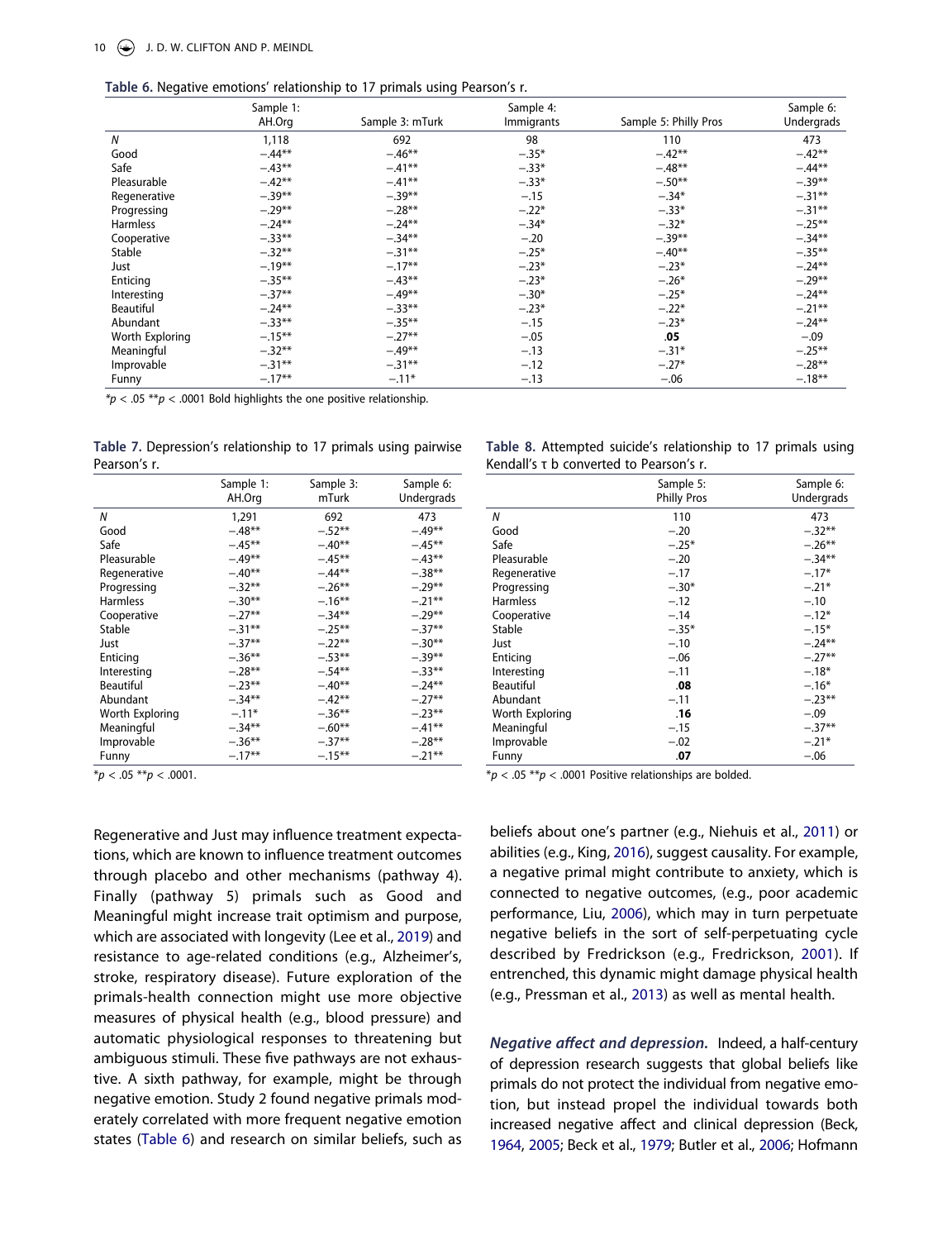<span id="page-10-0"></span>**Table 9.** Life satisfaction's relationship to 17 primals using Pearson's r.

|                  | Sample 1: AH.Org | Sample 2: YM.Org | Sample 3:<br>mTurk | Sample 4:<br><b>Immigrants</b> | Sample 5:<br><b>Philly Pros</b> | Sample 6:<br>Undergrads |
|------------------|------------------|------------------|--------------------|--------------------------------|---------------------------------|-------------------------|
| $\boldsymbol{N}$ | 1072             | 328              | 692                | 98                             | 110                             | 473                     |
| Good             | $.43***$         | .52**            | $.49**$            | $.42***$                       | $.55***$                        | .54**                   |
| Safe             | $.37**$          | $.45***$         | $.45***$           | $.50**$                        | $.50**$                         | $.49**$                 |
| Pleasurable      | $.43***$         | $.45***$         | $.45***$           | $.39***$                       | $.52**$                         | $.50**$                 |
| Regenerative     | $.32***$         | $.32***$         | $.37**$            | .29*                           | $.33*$                          | $.38***$                |
| Progressing      | $.27***$         | $.30**$          | $.38**$            | $.30*$                         | $.41***$                        | $.33**$                 |
| <b>Harmless</b>  | $.24***$         | $.32***$         | $.36***$           | $.46***$                       | .29*                            | $.25***$                |
| Cooperative      | .22**            | $.27***$         | $.23***$           | $.45***$                       | $.34*$                          | $.35***$                |
| Stable           | $.20**$          | $.30**$          | $.27**$            | $.43***$                       | .39**                           | $.34***$                |
| Just             | $.34***$         | $.34***$         | $.47**$            | .29*                           | .39**                           | $.32***$                |
| Enticing         | .37**            | $.42***$         | $.37**$            | .21*                           | $.49**$                         | .47**                   |
| Interesting      | $.25***$         | $.38***$         | $.18***$           | $.20*$                         | $.45***$                        | $.42***$                |
| Beautiful        | $.29***$         | $.35***$         | $.35***$           | $.21*$                         | $.36*$                          | $.38***$                |
| Abundant         | $.31***$         | $.37***$         | $.35***$           | $.21*$                         | $.42***$                        | $.39***$                |
| Worth Exploring  | $.15***$         | $.16*$           | $.20**$            | .00                            | .22*                            | $.31***$                |
| Meaningful       | $.28**$          | $.36***$         | $.24***$           | .03                            | $.47**$                         | $.31***$                |
| Improvable       | .32**            | $.27***$         | $.38**$            | .18                            | $.41***$                        | $.32**$                 |
| Funny            | $.26***$         | $.16*$           | $.26***$           | $.22*$                         | $.20*$                          | $.22***$                |

 $**p* < .05***p* < .0001$ .

<span id="page-10-1"></span>**Table 10.** Psychological flourishing's relationship to 17 primals using Pearson's r.

|                 | Sample 4:<br>Sample 6: |                 |                          |                       |            |  |
|-----------------|------------------------|-----------------|--------------------------|-----------------------|------------|--|
|                 | Sample 1: AH.Org       | Sample 3: mTurk | Immigrants <sup>PR</sup> | Sample 5: Philly Pros | Undergrads |  |
| N               | 1,118                  | 692             | 98                       | 110                   | 473        |  |
| Good            | $.48***$               | $.61***$        | $.43***$                 | $.57***$              | $.60**$    |  |
| Safe            | $.39***$               | $.50***$        | $.41***$                 | $.45***$              | $.51***$   |  |
| Pleasurable     | $.44***$               | $.53**$         | $.35*$                   | $.57**$               | $.51***$   |  |
| Regenerative    | $.36***$               | $.46**$         | .23*                     | $.41***$              | $.41***$   |  |
| Progressing     | $.27***$               | $.41***$        | .25*                     | $.33*$                | $.32**$    |  |
| <b>Harmless</b> | $.26***$               | $.34***$        | $.41***$                 | .12                   | $.23**$    |  |
| Cooperative     | $.20***$               | $.25***$        | .27*                     | $.37**$               | $.35***$   |  |
| Stable          | $.21***$               | $.25***$        | .35*                     | $.31*$                | $.36***$   |  |
| Just            | $.39***$               | $.49**$         | $.28*$                   | $.40**$               | $.40**$    |  |
| Enticing        | $.41***$               | $.55***$        | $.32*$                   | $.57**$               | $.53**$    |  |
| Interesting     | $.26***$               | $.34***$        | .30*                     | $.48**$               | $.45***$   |  |
| Beautiful       | $.30**$                | $.47**$         | $.34*$                   | $.44***$              | $.35***$   |  |
| Abundant        | $.35***$               | $.49**$         | $.28*$                   | $.56***$              | $.41***$   |  |
| Worth Exploring | $.20***$               | $.37***$        | .05                      | $.25*$                | $.33***$   |  |
| Meaningful      | $.31***$               | $.39***$        | .17                      | $.52**$               | $.46***$   |  |
| Improvable      | $.38***$               | $.51***$        | .25*                     | $.43***$              | $.39**$    |  |
| Funny           | $.23***$               | $.30**$         | $.24*$                   | $.22*$                | $.26**$    |  |

<sup>PR</sup>Sample 4 did not complete the entire PERMA Profiler so combined scores on the positive emotion and relationship subscales were used as a proxy.  $\smash{\raisebox{0.5ex}{\scriptsize{*}}} p < .05$ \*\* $p < .0001$ .

et al., [2012](#page-15-3)). Beck organized depression-inducing beliefs into three topics called the Cognitive Triad concerning the self, the self's future, and the self's world. Primals are a specific subset of the latter, though Beck uses world to refer primarily to specific people within the individual's immediate social environment (e.g., My boss hates me) and not both the human and non-human world as one giant place (personal communication, 1 March 2019). Beck's depression-relevant beliefs also involve a particular type of simple, global, current, stable, goalrelevant, and reaction-normative modifier (e.g., negative, worthless, and uncomfortable, Beck et al., [1979](#page-14-9), p. 11). Primals involve similar modifiers – sometimes the same ones – and Study 2 found robust correlational relationship between negative primals and depression [\(Table 7](#page-9-1)). If primals do not influence depression, their special irrelevance would require some explanation. Further exploration of the primals-depression connection might test the relative impact of a CBT-only condition versus a CBT+primals module condition on depression and other outcomes, such as suicide ideation.

<span id="page-10-4"></span><span id="page-10-3"></span><span id="page-10-2"></span>Suicide. Suicide is the 17<sup>th</sup> leading cause of death worldwide, killing ~800,000 annually, 79% in low- to middleincome countries (World Health Organization, [2016](#page-15-20)). Correlates of suicide include being bullied, bullying others (Hinduja & Patchin, [2010](#page-15-21)), and, according to Study 2, some negative primal world beliefs ([Table 8](#page-9-2)). Among 473 college students, for example, low Meaningful (i.e., the belief that the world is a place where most things, situations, and events likely do not matter) correlated with having once attempted suicide ( $r = -.37$ ,  $p < .0001$ ). Given the prominence of the Interpersonal Theory of Suicide (Van Orden et al., [2010\)](#page-15-22), which holds that the belief that one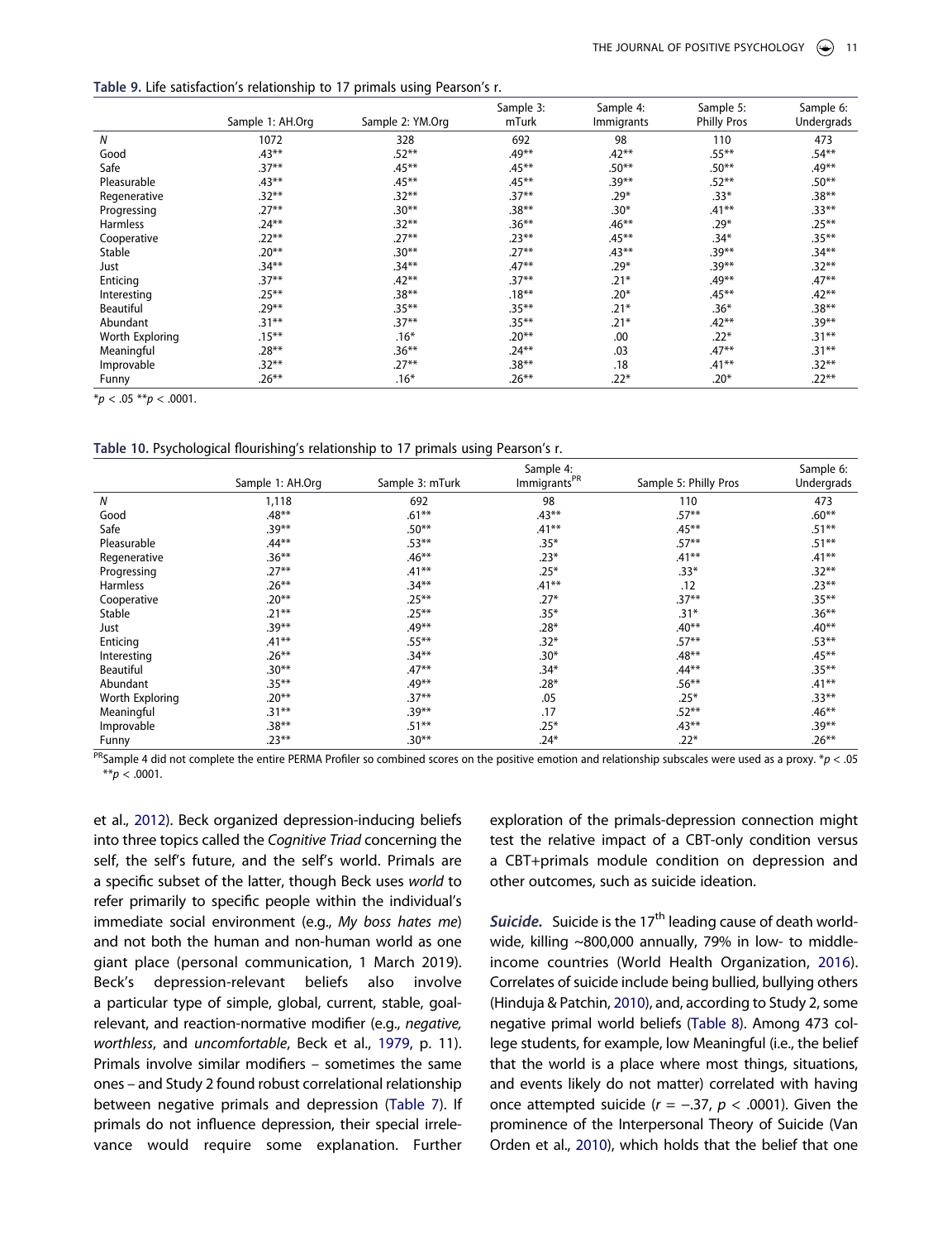does not belong and is a burden on others leads to suicidal desire, an exception to Study 2's analysis plan was made to examine one of the non-valenced primals. Needs Me, the belief that the world needs one's help in particular, correlated with suicide history in both samples (undergrads:  $r(474) = -.31, p < .0001$ ; Philly professionals: r  $(108) = -.24$ ,  $p = .048$ ), and might be worth examining in future suicide research.

**Life satisfaction.** Negative primals correlated strongly with decreased life satisfaction [\(Table 9](#page-10-0)). This appears inconsistent with the view of life satisfaction as a comparison between one's life and certain reference norms, including previous circumstances, counterfactuals, or social comparison (e.g., Cheung & Lucas, [2016\)](#page-14-10) because, in a terrible world, a mediocre life should be a great success. Yet other perspectives on life satisfaction are consonant. A termed bottom-up approach considers life satisfaction as a general judgment that aggregates domain-specific judgements while a top-down approach situates life satisfaction as an expression of a stable person characteristic (e.g., Erdogan et al., [2012](#page-14-14)). Another non-mutually exclusive explanation may be that primals influence a variety of behaviors which then impacts outcomes and in turn overall life satisfaction. Still another explanation is the simpler notion that a sense of satisfaction is elusive in any place perceived as terrible, regardless of outcomes or behaviors.

<span id="page-11-2"></span>**Flourishing.** Because life satisfaction judgements rely on an individual's own unspecified criteria, individuals may make these judgements in incommensurate ways, adding noise, suppressing effect sizes, and frustrating comparisons across persons. This can be partially side-stepped by prescribing life domains and how they are weighted. Seligman's ([2011\)](#page-15-8) definition of psychological flourishing specifies five domains which are weighted equally in the PERMA Profiler's aggregated flourishing score. Domains are frequency of (a) positive emotion and (b) engagement; (c) quality of relationships; (d) finding meaning in activities and life direction; and (e) frequency and feelings of accomplishment. Across persons, groups, and occupations, Study 2 found that the outcome most correlated with negative primals was decreased overall psychological flourishing [\(Table 10\)](#page-10-1).

### <span id="page-11-0"></span>**Measurement error**

A meaningful portion of covariance between primals and these eight outcomes is very likely due to measurement error, especially positivity bias and shared method-variance. Still, many observed relationships are too large to be fully explained in this way and involved consistent differentiation among primals. Health, for example, correlated with Safe world belief among 473 undergraduates at  $r = .40$  and was more highly correlated than Enticing in all four samples. If, in addition to belief valence, belief content matters, covariance is insufficiently explained by similar methods or general positivity. Furthermore, Sample 1 and 2 took measures a few months apart on average. This likely dampened effect sizes and blunts concerns that primals are symptoms rather than stable risk factors – a concern leveled at Beck until the success of Cognitive Behavioral Therapy (CBT) settled the issue. Correlations with suicide were especially interesting because, while effect sizes were smaller in comparison, other outcomes concern concurrent, feeling states (e.g., depression) and not the lifetime prevalence of a discrete event possibly occurring many years prior. Error due to misremembering is likely low and the concern that the negative primal is a symptom of suicide ideation muted, though not entirely.

### **Just world belief not especially correllated**

<span id="page-11-1"></span>One novel and robust finding of Study 2 is that Just world belief is not especially correlated to wellbeing outcomes. It was rarely among either the least correlated – that honor most often went to Funny and Worth Exploring – or most correlated – usually Good, Safe, and Enticing. Indeed, the discovery that Just world belief belongs in a supercluster of 21 intercorrelating primals centered around overall Good world belief may come to cast much Just world belief literature in a new light. Presumably, if any one primal in this supercluster was examined first and in connection to a wide array of wellbeing outcomes, numerous substantial correlational relationships would surface that were not attributable to variance (or causal mechanisms) specific to that primal. Thus, future research faces the task of sorting previouslyfound correlates of Just world belief into two boxes: those uniquely relevant to Just and those uniquely relevant to other primals in the supercluster, which in most cases will presumably be overall Good world belief (Clifton, [in press](#page-14-15)). For example, Just world belief has been tied to physician-adjudicated recovery from myocardial infarction (Agrawal & Dalal, [1993](#page-14-16)), but general Safe world belief, which usually correlates with Just around  $r = .65$ , may be more relevant, suggesting subtle but theoretically meaningful differences in cognitive frames at play.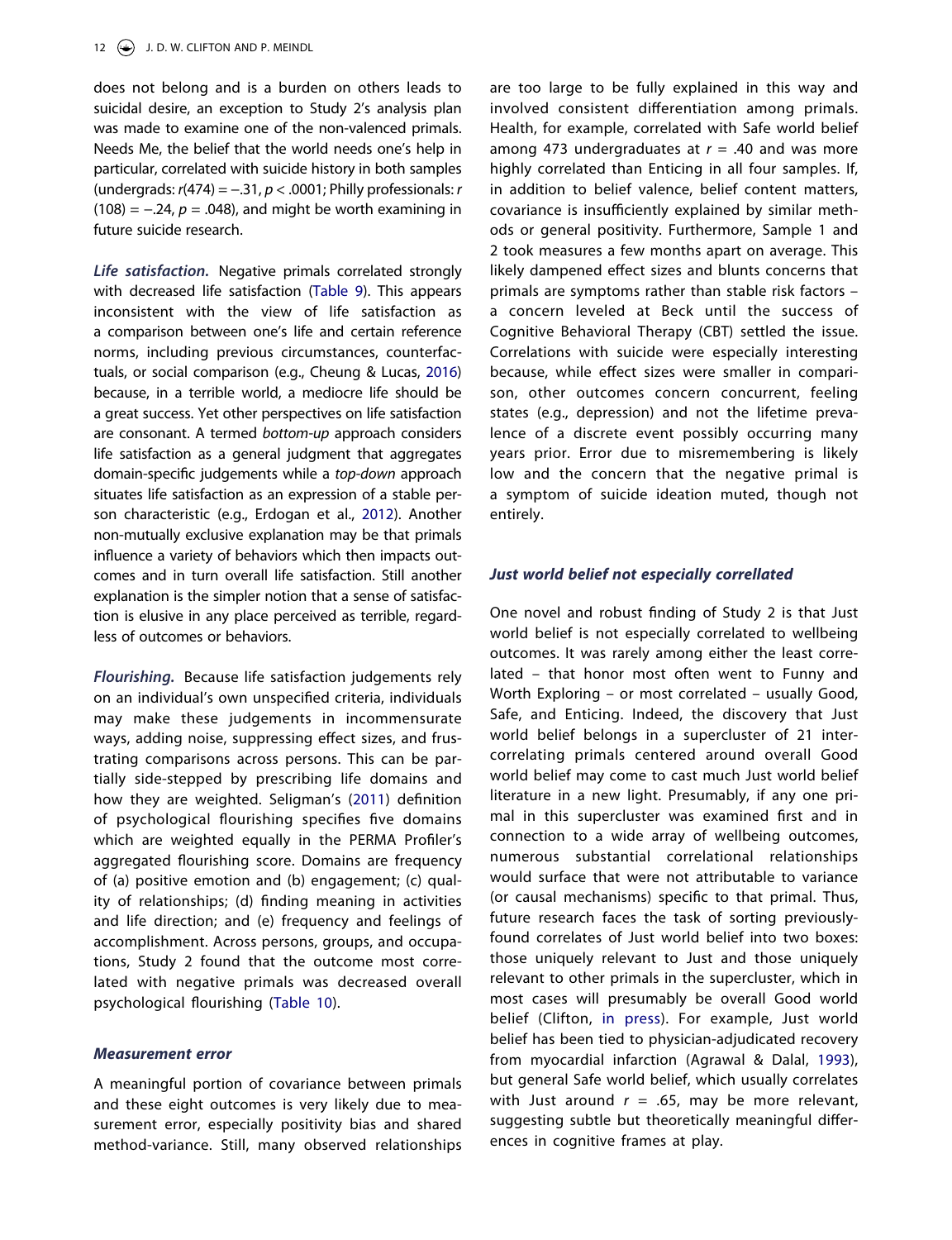# **General discussion**

Study 1 helped establish that seeing more utility in negative primals than positive primals is common. This was done by asking 185 parents which primals they thought would best serve their children. Results revealed two notable meta-beliefs. First, for most primals, a sizeable minority of parents – in one case a majority – reported that the best way to prepare their children to navigate life was to teach them the world is in various ways a bad place, specifically that it is dangerous, unfair, rarely funny, unstable, cut-throat, and getting worse. Secondly, looking at only those who saw the greatest value in positive primals, clear majorities of parents saw less positive primals as better for their children than more positive primals. One parent volunteered a rationale for this popular moderation approaching: I don't want my children to have so much fear that they're afraid to get out there and try stuff, but I do want them to be cautious and not trust people and situations blindly. In this line of thinking, positive primals are helpful but distinctly positive primals make one naïve and vulnerable. The popularity of this moderation approach is also interesting because, despite surging interest in positive psychology over the past few decades, the value of moderately positive beliefs relative to very positive beliefs is underexamined. Relevant work on positive illusions usually finds net benefits of very positive beliefs (e.g., Taylor & Armor, [1996](#page-15-23)). If therapeutic strategies to address an individual's darkest primals fail, maybe targeting primals that are already fairly positive is most promising, unless of course very positive primals are actually damaging illusions.

<span id="page-12-3"></span>When might very positive primals be damaging illustions (i.e., associated with negative outcomes)? Study 2 was a big-net search for these contexts. We examined eight outcomes, six samples, 4,535 unique subjects, and 48 occupations ( $n \geq 30$ ), including lawyers, doctors, police officers, professors, and so forth. This unearthed 1,860 significant correlations between primals and outcomes, and the overall pattern was clear. In 99.7% of these relationships, more negative primals were associated with worse outcomes, roughly categorized as slightly less job success, moderately less job satisfaction, much less life satisfaction, moderately worse health, much increased frequency of negative emotion and other depression symptoms, dramatically decreased psychological flourishing, and moderately increased likelihood of having attempted suicide. We also found no empirical justification for the popular moderation approach. In 297 of 297 significant differences in outcomes, those who saw the world as somewhat positive always experienced worse outcomes than those who saw the world as very positive. In sum, a robust correlational relationship exists between more negative primals and more negative outcomes, even when comparing positive beliefs to positive beliefs, even when comparing within occupation. The seemingly widespread meta-belief that associates negative primals with positive outcomes is unsupported.

If so, why are these meta-beliefs so common? Why are parents aiming to teach beliefs to their children that seem more likely to hurt them than help them? We see two clues, the first in the optimism literature. Though optimism correlates with positive outcomes, common sense and empirical research suggest high optimism can lead to problems in certain domains, such as when a pilot is doing a final equipment check before a flight (e.g., Forgeard & Seligman, [2012](#page-14-17)). The proposed solution is flexibility and domain selectivity to avoid a totalizing pattern (Seligman, [1991;](#page-15-24) Armor & Taylor, [1998](#page-14-18)). For similar reasons, individuals might believe that highly positive primals preclude flexibility and can at times led to disaster.

<span id="page-12-2"></span><span id="page-12-1"></span><span id="page-12-0"></span>The second clue lies in the diversity of primals themselves, which, like meta-beliefs, are normally distributed. Individuals may implicitly define relatively narrow bands of belief content within which 'reasonable' people can disagree. Then, recognizing some utility in being as positive as reason permits, position themselves near the upper limit of those bands, resulting in seeing primals more negative than one's own as more reasonable compared to primals that are more positive than one's own, which would appear more totalizing and inflexible – like a Bayesian prior that refuses updating despite clear evidence. Parents would of course not wish unreasonable and debilitating beliefs on their children.

Yet Study 2 clearly shows that very positive primals cannot be debilitating. The hundreds of Study 2 subjects who saw the world as very safe, for example, did not achieve increased success, health, and wellbeing by stumbling through life in a positive haze, unable to perceive, anticipate, or respond to threats. Thus, we propose a category mistake is being made. Primals are not behaviors, but beliefs, and, as beliefs about general character only – the world's traits not states – much interpretive flexibility is inherent. Consider, for example, nonworld trait beliefs such as Jill is a liar and Jack is an extrovert. As trait claims, those holding such beliefs are not expected to believe that Jill never tells the truth or that Jack has never been quiet at a party. Instead, these beliefs are thought to inform a context-dependent posture towards Jack and Jill that not just allows but expects numerous exceptions. In this way, primal world beliefs are trait beliefs about the universe that entail no totalizing thinking. To explore this further, researchers might examine whether extreme primals are associated with losses in interpretive flexibility or accuracy in split-second decision making.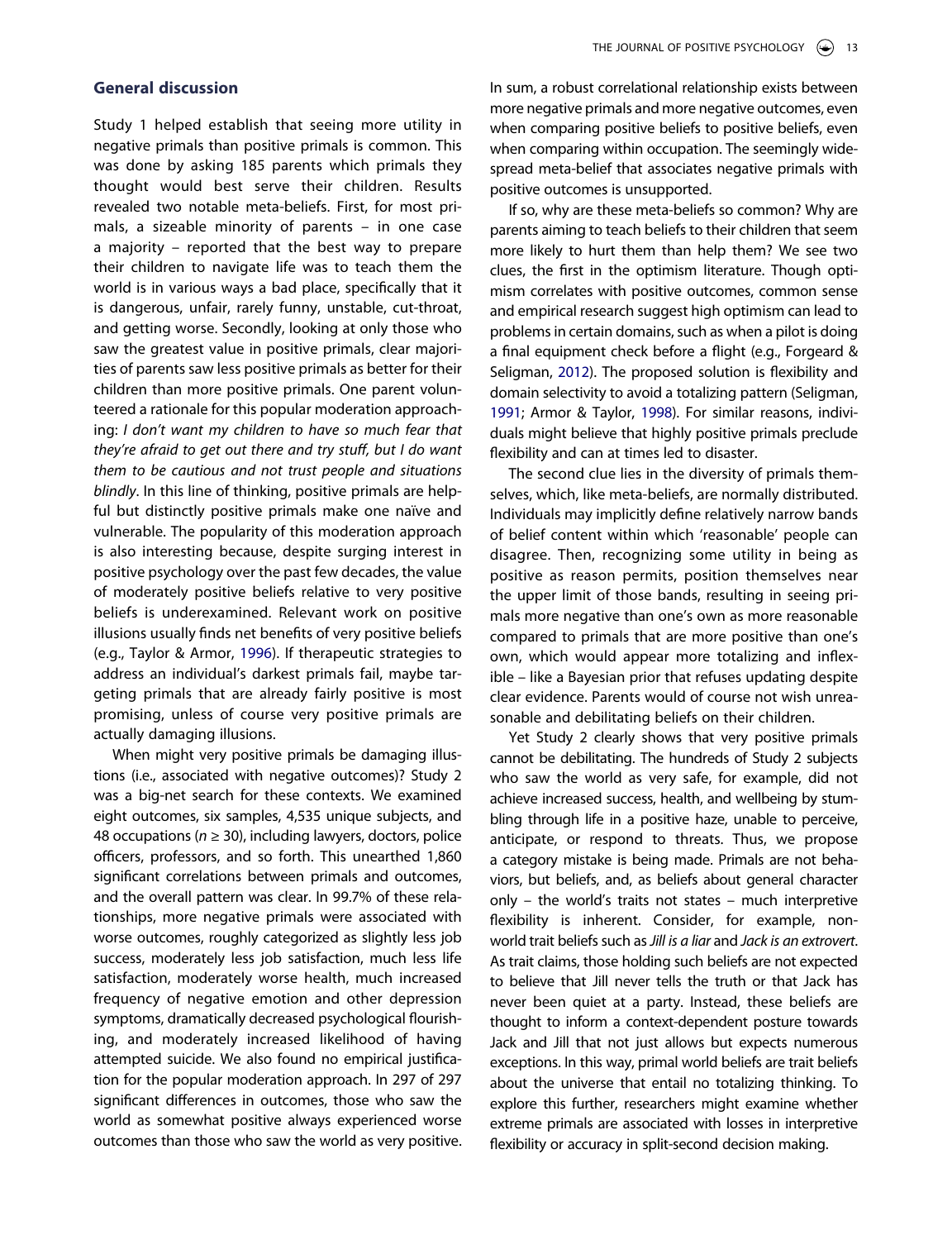<span id="page-13-1"></span>In presenting a clear pattern of results, Study 2 also suggests subtler implications for intervention research by raising questions about the world itself – not just beliefs about it. Charnov ([1976](#page-14-19)) proposed Marginal Value Theorem to describe optimal foraging strategies when food is in patches and a forager must spend time travelling between patches. In short, foragers should leave patches 'when the marginal capture rate in the patch drops to the average capture rate for the habitat' (p. 132). Now, imagine a researcher did not know the average capture rate of a habitat, but did know creature differences in both expected average capture rates and forager outcomes. If so, comparing creature outcomes to creature beliefs should shed some light on actual environmental conditions. In humans, the average capture rate for the habitat is roughly equivalent to Abundant world belief, a facet of Enticing. Study 2 results suggest that higher Abundant scores are linearly tied to positive outcomes, suggesting that, seemingly no matter how high Abundant scores get, even higher scores are associated with improved outcomes, suggesting the world may be objectively a fairly abundant place. If so, the same logic applies to other primals. For example, if it is beneficial to recognize dangerous situations as dangerous, but seeing the world as dangerous is associated with much worse outcomes, then perhaps the world is not so dangerous. Another possibility, however, is that the accuracy of primal world beliefs is largely divorced from their utility. But if so, then either (a) the world is a good place or (b) the world is a bad place but there's little utility in seeing it that way. In either case, individuals (and therapists) might benefit from a benign agnostic utilitarianism that encourages the adoption of positive primals without fearing infidelity to 'true' primal world beliefs.

### **Limitations**

While Study 1 aimed to shed light on the prevalence of a phenomenon, the sample and primals examined were selected for likely prevalence, thus limiting generalizability. In particular, subjects were mostly black and Hispanic and therefore racially unrepresentative of the broader USA population. In Study 2, t-tests are a statistically crude way of establishing linearity between primals and positive outcomes at the upper levels and larger samples of subjects with more unusually high scores are needed. In two samples, measures of socio-economic status or personal income were used as proxies for job success and are <span id="page-13-2"></span><span id="page-13-0"></span>arguably poor proxies. Because the current interest was identifying trends across primals, samples, and outcomes, no correction was made for multiple comparisons, which limits the generalizability of any one relationship despite pre-registration and replication (see above discussion). Previous literature connecting just world belief to increased victim-blaming and less prosociality (e.g., Benson & Ritter, [1990](#page-14-20); Sakallı-Uğurlu et al., [2007](#page-15-25)) should serve as a reminder that, outside these eight outcome variables, future research may yet find undesirable correlates of positive primals. All studies rely on self-report. Finally, it bears repeating that correlational results like this do not allow causal inference. The probability claims of meta-beliefs were examined, not causal claims, though perhaps some guardrails exclude the most extreme causal claims. For example, seeing the world as safe has a debilitating effect on health cannot be accurate – Prince Humperdinck is more likely to remain alive despite thinking everything is a trap than because of it.

### **Concluding remarks**

Above studies show that many parents seek to teach negative primals to their kids, associating negative primals with better life outcomes, but these associations do not hold. Across samples, work professions, and outcomes, negative primals were nearly always correlated with net negative outcomes, often strongly. Those with more negative primals were less healthy, suffered more frequent negative emotion states, were more likely depressed, were more likely to have attempted suicide, were much less satisfied with their lives, and enjoyed dramatically less psychological flourishing, all while disliking their jobs and being slightly worse at them compared to peers in their profession. These findings on prospective meta-beliefs, combined with recent work on retrospective meta-beliefs, now lay the groundwork for dynamic experimental approaches capable of changing primal word beliefs by disputing seemingly the two main meta-beliefs that reinforce negative primals: "I have to see the world as a bad place because of what I''ve been through (retrospective) and because it helps me (prospective)". In the meantime, as primals research exploring causality continues, parents – including the authors – might consider pausing any well-meaning efforts to teach negative primals to children. After all, children too cannot escape the world. The only choice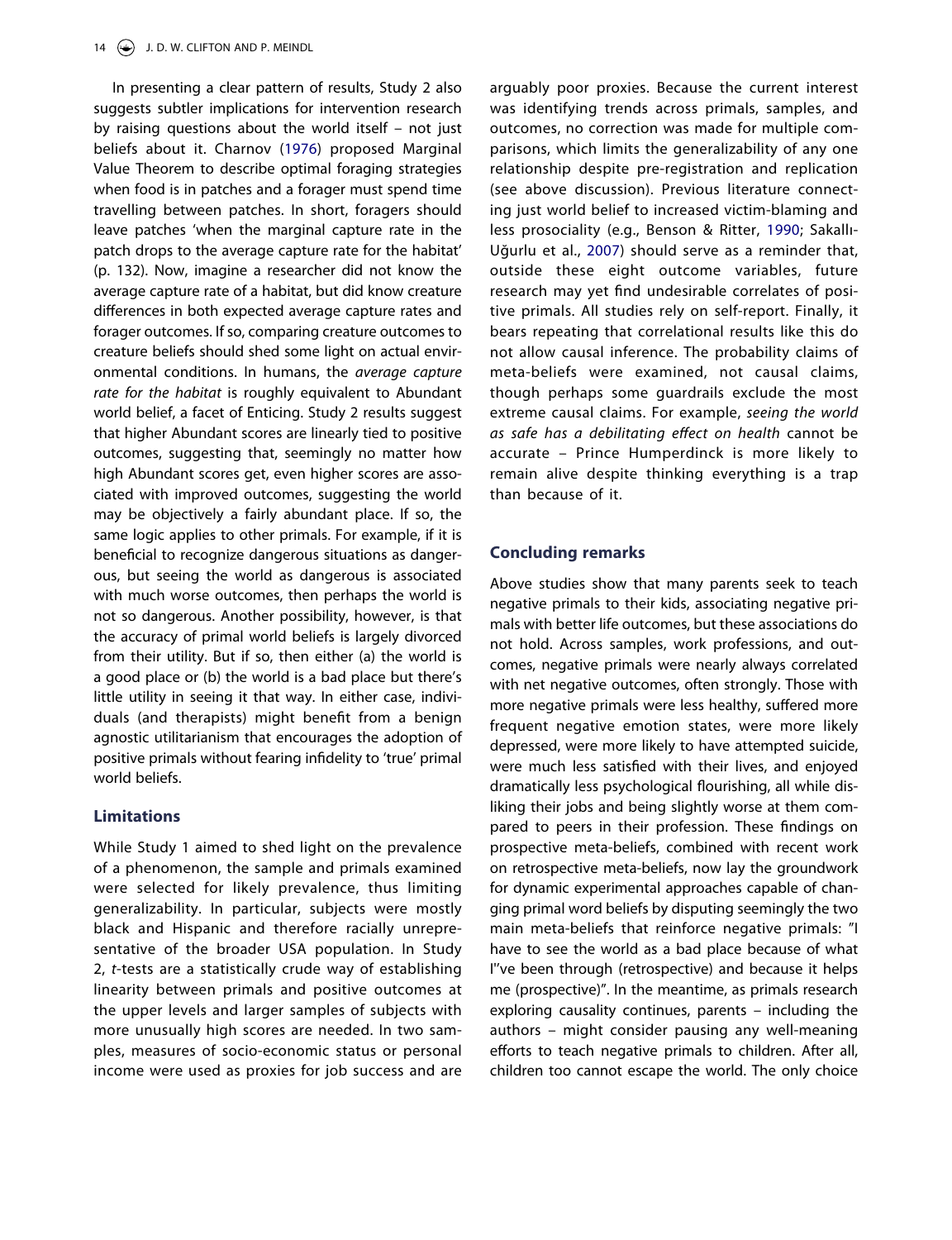that they or any of us have is the power of deciding our attitude towards being here.

### **Disclosure statement**

The views expressed herein are those of the author and do not reflect the position of the United States Military Academy, the Department of the Army, or the Department of Defense. All human subject research approved by the UPenn IRB (#828675).

### **ORCID**

Jeremy D. W. Clifton **http://orcid.org/0000-0003-3185-3105** Peter Meindl **b** http://orcid.org/0000-0002-2686-3723

### **Data availability statement**

The data described in this article is not publically available. If interested, please contact first author.

### **Open scholarship**



This article has earned the Center for Open Science badge for Preregistered. The materials are openly accessible at [https://osf.](https://osf.io/gw79e/?view_only=de0b61485c4748979414e51df0af5b5d)  [io/gw79e/?view\\_only=de0b61485c4748979414e51df0af5b5d](https://osf.io/gw79e/?view_only=de0b61485c4748979414e51df0af5b5d).

### **References**

- <span id="page-14-16"></span>Agrawal, M., & Dalal, A. K. ([1993\)](#page-11-0). Beliefs about the world and recovery from myocardial infarction. Journal of Social Psychology, 133(2), 385–394. [https://doi.org/10.1080/](https://doi.org/10.1080/00224545.1993.9712157) [00224545.1993.9712157](https://doi.org/10.1080/00224545.1993.9712157)
- <span id="page-14-12"></span>Antony, M. M., Bieling, P. J., Cox, B. J., Enns, M. W., & Swinson, R. P. [\(1998](#page-6-0)). Psychometric properties of the 42-item and 21-item versions of the Depression Anxiety Stress Scales in clinical groups and a community sample. Psychological Assessment, 10(2), 176–181. [https://doi.org/10.](https://doi.org/10.1037/1040-3590.10.2.176)  [1037/1040-3590.10.2.176](https://doi.org/10.1037/1040-3590.10.2.176)
- <span id="page-14-18"></span>Armor, D. A., & Taylor, S. E. ([1998](#page-12-0)). Situated optimism: Specific outcome expectations and self-regulation. In M. P. Zanna (Ed.), Advances in experimental social psychology (Vol. 30, pp. 309–379). Academic Press.
- <span id="page-14-2"></span>Bartholomaeus, J., & Strelan, P. ([2019\)](#page-1-0). The adaptive, approach-oriented correlates of belief in a just world for the self: A review of the research. Personality and Individual Differences, 151, 109485. [https://doi.org/10.1016/j.paid.2019.](https://doi.org/10.1016/j.paid.2019.06.028)  [06.028](https://doi.org/10.1016/j.paid.2019.06.028)
- <span id="page-14-9"></span>Beck, A. T., Rush, A. J., Shaw, B. P., & Emery, G. [\(1979\)](#page-2-2). Cognitive therapy of depression. Guilford Press.
- <span id="page-14-5"></span>Beck, A. T. ([1964\)](#page-1-1). Thinking and depression II: Theory and therapy. Archives of General Psychiatry, 10(6), 561–571. <https://doi.org/10.1001/archpsyc.1964.01720240015003>
- <span id="page-14-6"></span>Beck, A. T. [\(2005\)](#page-1-2). The current state of cognitive therapy: A 40-year retrospective. Archives of General Psychiatry, 62(9), 953–959. <https://doi.org/10.1001/archpsyc.62.9.953>
- <span id="page-14-20"></span>Benson, D. E., & Ritter, C. ([1990](#page-13-0)). Belief in a just world, job loss, and depression. Sociological Focus, 23(1), 49–63. [https://doi.](https://doi.org/10.1080/00380237.1992.10570553) [org/10.1080/00380237.1992.10570553](https://doi.org/10.1080/00380237.1992.10570553)
- <span id="page-14-13"></span>Boehm, J. K., & Lyubomirsky, S. [\(2008\)](#page-8-3). Does happiness promote career success?. Journal of Career Assessment, 16(1), 101–116. <https://doi.org/10.1177/1069072707308140>
- <span id="page-14-7"></span>Butler, A. C., Chapman, J. E., Forman, E. M., & Beck, A. T. ([2006](#page-1-2)). The empirical status of cognitive-behavioral therapy: A review of meta-analyses. Clinical Psychology Review, 26 (1), 17–31. <https://doi.org/10.1016/j.cpr.2005.07.003>
- <span id="page-14-11"></span>Butler, J., & Kern, M. L. ([2016](#page-6-1)). The PERMA-Profiler: A brief multidimensional measure of flourishing. International Journal of Wellbeing, 6(3), 1–48. [https://doi.org/10.5502/](https://doi.org/10.5502/ijw.v6i3.526) [ijw.v6i3.526](https://doi.org/10.5502/ijw.v6i3.526)
- <span id="page-14-19"></span>Charnov, E. L. ([1976\)](#page-13-1). Optimal foraging: The marginal value theorem. Theoretical Population Biology, 9(2), 129–136. [https://doi.org/10.1016/0040-5809\(76\)90040-X](https://doi.org/10.1016/0040-5809(76)90040-X)
- <span id="page-14-10"></span>Cheung, F., & Lucas, R. E. [\(2016\)](#page-2-3). Income inequality is associated with stronger social comparison effects: The effect of relative income on life satisfaction. Journal of Personality and Social Psychology, 110(2), 332–341. [https://doi.org/10.1037/](https://doi.org/10.1037/pspp0000059) [pspp0000059](https://doi.org/10.1037/pspp0000059)
- <span id="page-14-1"></span>Clifton, J. D. W., Baker, J. D., Park, C. L., Yaden, D. B., Clifton, A. B. W., Terni, P., Miller, J. L., Zeng, G., Giorgi, S., Schwartz, H. A., & Seligman, M. E. P. [\(2019](#page-0-1)). Primal world beliefs. Psychological Assessment, 31(1), 82–99. <https://doi.org/10.1037/pas0000639>
- <span id="page-14-8"></span>Clifton, J. D. W. ([2020a](#page-1-3)). Testing if primal world beliefs reflect experiences—or at least some experiences identified ad hoc. Frontiers in Psychology, 11, 1145. [https://doi.org/10.](https://doi.org/10.3389/fpsyg.2020.01145)  [3389/fpsyg.2020.01145](https://doi.org/10.3389/fpsyg.2020.01145)
- Clifton, J. D. W. (2020b). Happy in a crummy world: Implications of primal world beliefs for increasing well-being through positive psychology interventions. Journal of Positive Psychology, 15(5), 691–695. [https://doi.org/10.1080/](https://doi.org/10.1080/17439760.2020.1789703)  [17439760.2020.1789703](https://doi.org/10.1080/17439760.2020.1789703)
- <span id="page-14-15"></span>Clifton, J. D. W. [\(in press](#page-11-1)). Measuring primal world beliefs. In W. Ruch, A. Bakker, L. Tay, & F. Gander (Eds.), Handbook of positive psychology assessment. European Association of Psychological Assessment.
- <span id="page-14-0"></span>Clifton, J. D., & Kim, E. S. [\(2020\)](#page-0-2). Healthy in a crummy world: Implications of primal world beliefs for health psychology. Medical Hypotheses, 135, 109463. [https://doi.org/10.1016/j.](https://doi.org/10.1016/j.mehy.2019.109463) [mehy.2019.109463](https://doi.org/10.1016/j.mehy.2019.109463)
- <span id="page-14-3"></span>Dalbert, C., & Stoeber, J. ([2005](#page-1-0)). The belief in a just world and distress at school. Social Psychology of Education, 8(2), 123–135. <https://doi.org/10.1007/s11218-005-1835-2>
- Diener, E. D., Emmons, R. A., Larsen, R. J., & Griffin, S. (1985). The satisfaction with life scale. Journal of Personality Assessment, 49(1), 71–75. [https://doi.org/10.1207/](https://doi.org/10.1207/s15327752jpa4901_13) [s15327752jpa4901\\_13](https://doi.org/10.1207/s15327752jpa4901_13)
- <span id="page-14-4"></span>Dzuka, J., & Dalbert, C. [\(2006](#page-1-4)). The belief in a just world and subjective well-being in old age. Aging & Mental Health, 1 0 (5), 439–444. [https://doi.org/10.1080/](https://doi.org/10.1080/13607860600637778) [13607860600637778](https://doi.org/10.1080/13607860600637778)
- <span id="page-14-14"></span>Erdogan, B., Bauer, T. N., Truxillo, D. M., & Mansfield, L. R. ([2012](#page-11-2)). Whistle while you work: A review of the life satisfaction literature. Journal of Management, 38(4), 1038–1083. <https://doi.org/10.1177/0149206311429379>
- <span id="page-14-17"></span>Forgeard, M. J. C., & Seligman, M. E. P. [\(2012\)](#page-12-1). Seeing the glass half full: A review of the causes and consequences of optimism. Pratiques Psychologiques, 18(2), 107–120. [https://](https://doi.org/10.1016/j.prps.2012.02.002) [doi.org/10.1016/j.prps.2012.02.002](https://doi.org/10.1016/j.prps.2012.02.002)